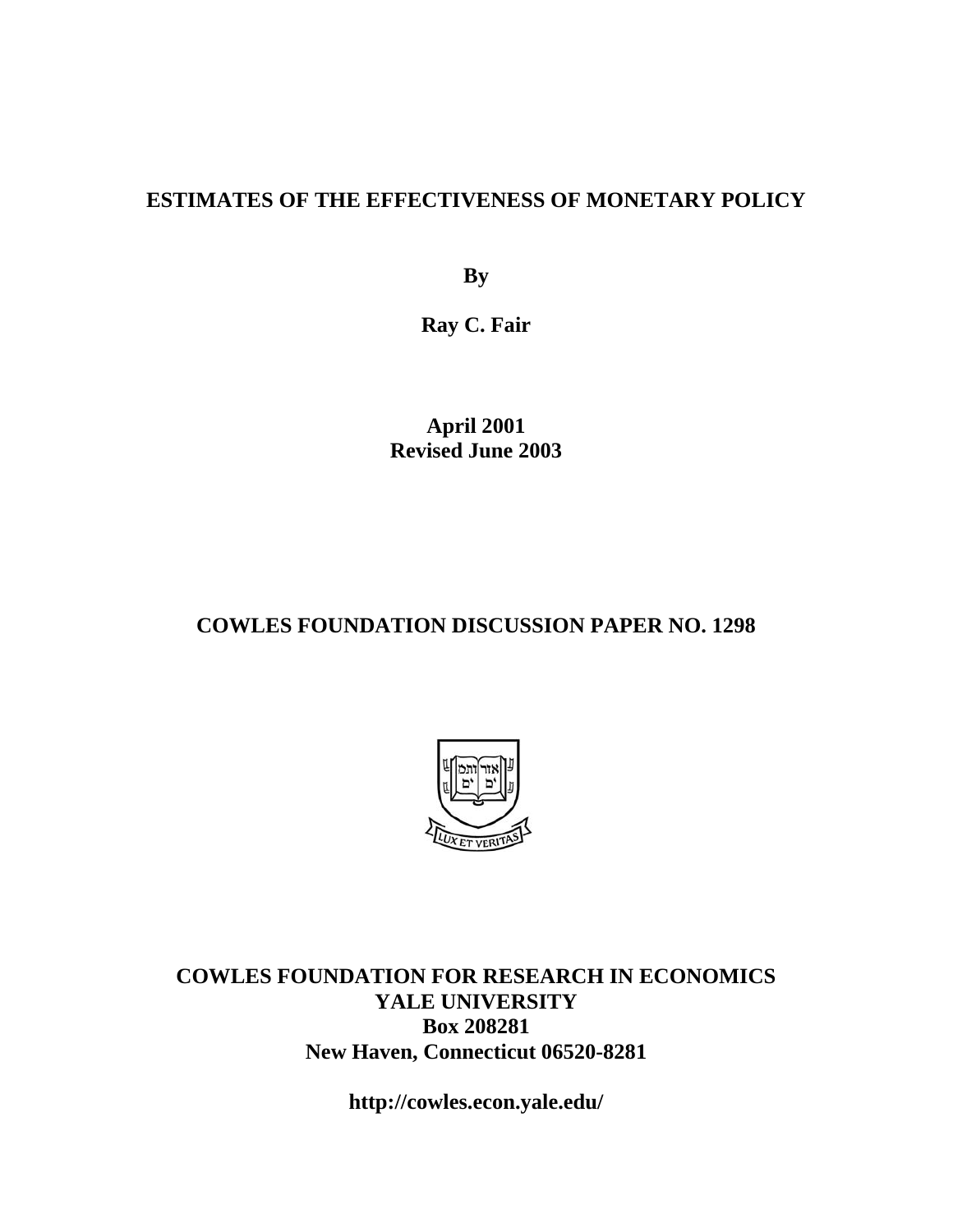# **Estimates of the Effectiveness of Monetary Policy**

### **Ray C. Fair**<sup>∗</sup>

#### **revised June 2003**

#### **Abstract**

This paper examines various interest rate rules, as well as policies derived by solving optimal control problems, for their ability to dampen economic fluctuations caused by random shocks. A tax rate rule is also considered. A multicountry econometric model is used for the experiments. The results differ sharply from those obtained using recent models in which the coefficient on inflation in the nominal interest rate rule must be greater than one in order for the economy to be stable.

### **1 Introduction**

Many of the recent studies examining monetary policy effects have used macroeconomic models with a particular feature. In these models an increase in inflation with the nominal interest rate held constant is expansionary, and the economy is not stable unless the coefficient on inflation in the nominal interest rate rule is greater than one.<sup>1</sup> Although these models, which will be called "modern-view"

<sup>∗</sup>Cowles Foundation and International Center for Finance, Yale University, New Haven, CT 06520-8281. Voice: 203-432-3715; Fax: 203-432-6167; e-mail: ray.fair@yale.edu; website: http://fairmodel.econ.yale.edu.

<sup>&</sup>lt;sup>1</sup>These models are nicely summarized in Clarida, Galí, and Gertler (1999), Taylor (2000), and Romer (2000). They are used in Clarida, Galí, and Gertler (2000) and in virtually all the papers in Taylor (1999) to examine monetary policy rules.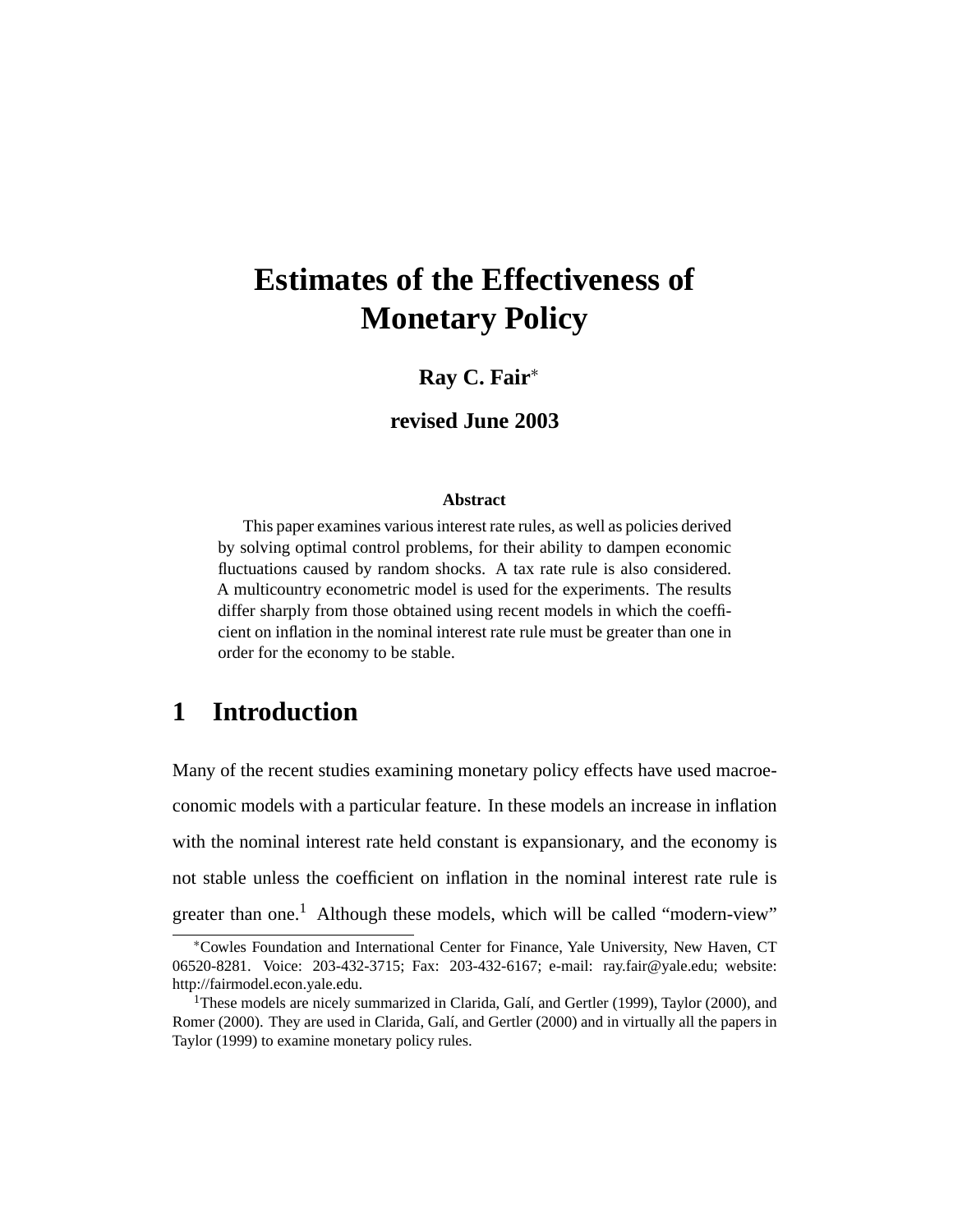models, have been widely used, it is not clear that they have adequately captured the effects of inflation shocks. The results in Fair (2002), which are based on a structural macroeconometric model (discussed below), suggest that an increase in inflation is contractionary even when the nominal interest rate is held constant. Essentially the same results are reached in Giordani (2002) from analyzing VAR models. The results from these two quite different approaches thus cast doubt on a key property of modern-view models. They suggest that the coefficient on inflation in the interest rate rule does not have to be greater than one for the economy to be stable, which, as will be seen, has important consequences for monetary policy.

This paper uses the multicountry econometric (MC) model in Fair (1994) to examine monetary policy effects. The MC model has been extensively tested, including tests for rational expectations, and it appears to be a good approximation of the economy. These tests are in Fair (1994) and on the website mentioned in the introductory footnote. The MC model is briefly outlined in the appendix. The appendix includes an explanation of the property of the model that a positive inflation shock with the nominal interest rate held constant is contractionary, which, as mentioned above, is a key difference from modern-view models. In the MC model a positive inflation shock lowers real wage income (because wages lag prices) and real wealth (because nominal wealth lags prices), both of which have a negative effect on real consumer expenditures. In addition, the estimation results suggest that households respond to nominal interest rates rather than real interest rates. There is thus no estimated positive household response to lower real interest rates when there is a positive inflation shock with nominal interest rates held constant.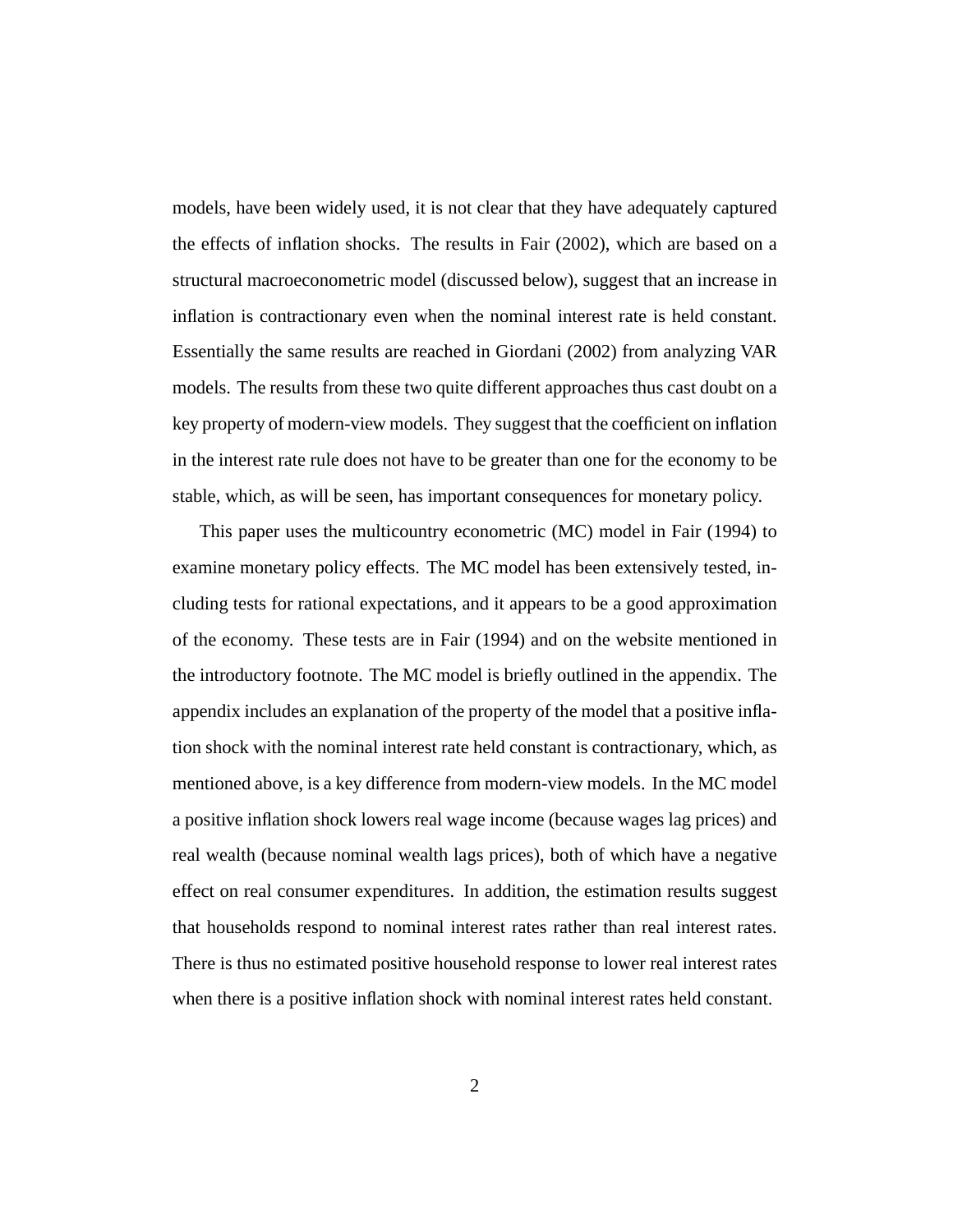Section 2 examines the stabilization features of four interest rate rules for the United States. The first is the estimated rule in the MC model, which has an estimated long run coefficient on inflation of 1.0. The other three rules are modifications of the estimated rule, with imposed long run coefficients on inflation of 0.0, 1.5, and 2.5 respectively. It will be seen that as the inflation coefficient increases there is a reduction in price variability at a cost of an increase in interest rate variability. Even the rule with a zero inflation coefficient is stabilizing, which is contrary to what would be obtained using modern-view models, since in these models the economy is not stable if the inflation coefficient is less than one.

Section 3 then computes optimal rules for particular loss functions. These solutions require a combination of stochastic simulation and solving deterministic optimal control problems, and this is the first time that such solutions have been obtained for a large scale model. It will be seen that the optimal control results are similar to those obtained using the estimated rule mentioned above for a loss function with a much higher weight on inflation than on output.

Another feature of the results in Sections 2 and 3 is that considerable variance of the endogenous variables is left using even the best interest rate rule. Section 4 then adds a fiscal policy rule—a tax rate rule—to see how much help it can be to monetary policy in trying to stabilize the economy. The results show that the tax rate rule provides some help. This is also the first time that such a rule has been analyzed using a large scale model.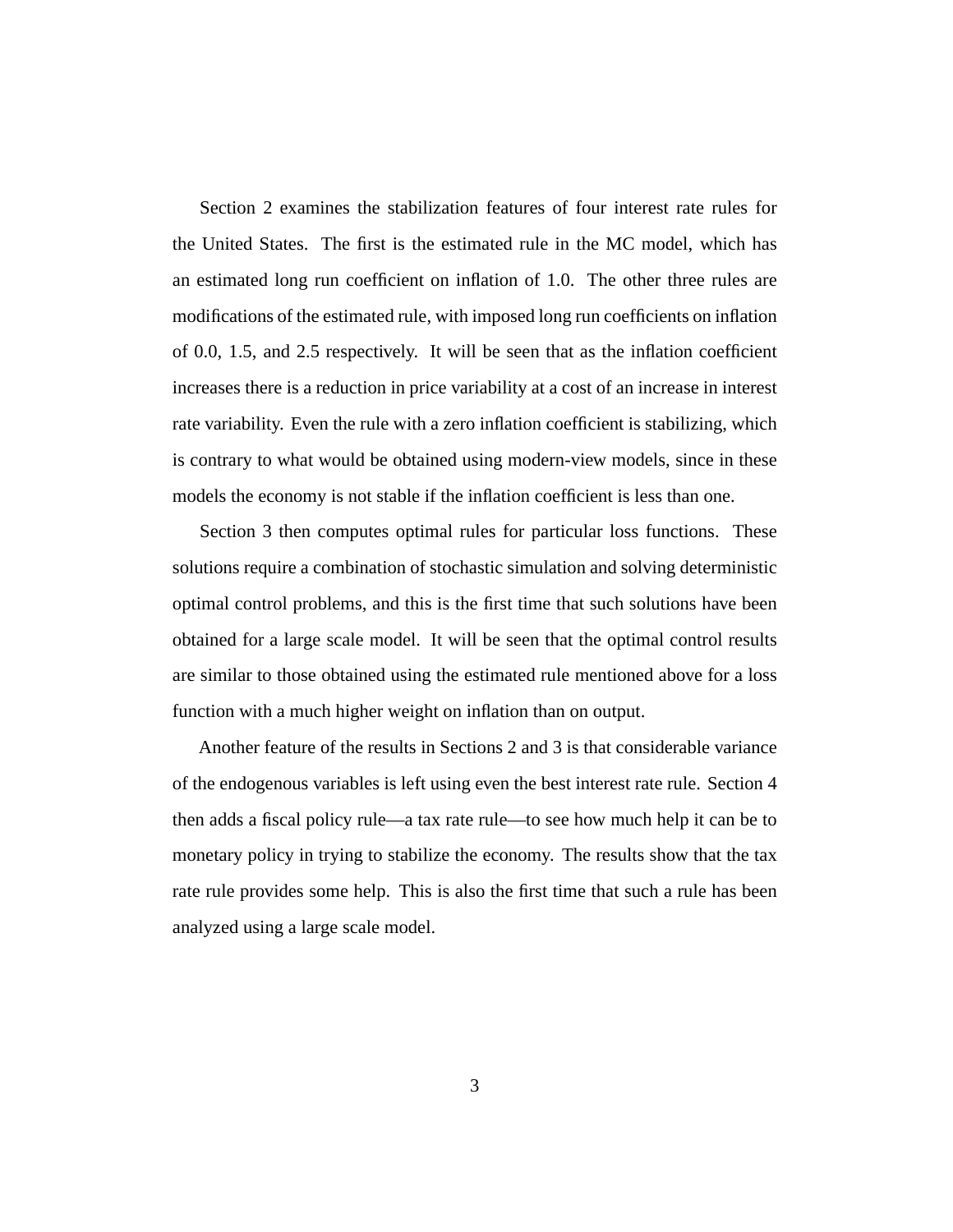## **2 Stabilization Effectiveness of Four Nominal Interest Rate Rules**

#### **The Estimated U.S. Rule and Three Modifications**

There is an estimated nominal interest rate rule for each of the major countries in the MC model. The estimated rule for the United States is one of the rules used in this paper, and the following is a brief discussion of the rule. Estimated U.S. interest rate rules have a long history. The first one is in Dewald and Johnson (1963), who regressed the Treasury bill rate on a constant, the Treasury bill rate lagged once, real GNP, the unemployment rate, the balance-of-payments deficit, and the consumer price index. The next example can be found in Christian (1968), followed by many others. In 1978, I added an estimated interest rate rule to my U.S. model—Fair (1978)—and an updated version of this rule is the one used in this paper.

The main modification that has been made to the 1978 rule is the addition of a dummy variable term to account for the change in Fed operating procedure during the period 1979:4–1982:3 (to be called the "early Volcker" period).<sup>2</sup> The stated policy of the Fed during this period was that it was focusing more on monetary aggregates than it had done in the past. The estimated interest rate rule already had the lagged growth of the money supply as an explanatory variable, and the change in policy was modeled by adding the lagged growth of the money supply multiplied by a dummy variable as another explanatory variable. The dummy variable is 1

 $^{2}$ Paul Volcker was chair of the Fed between 1979:3 and 1987:2, but the period in question is only 1979:4–1982:3.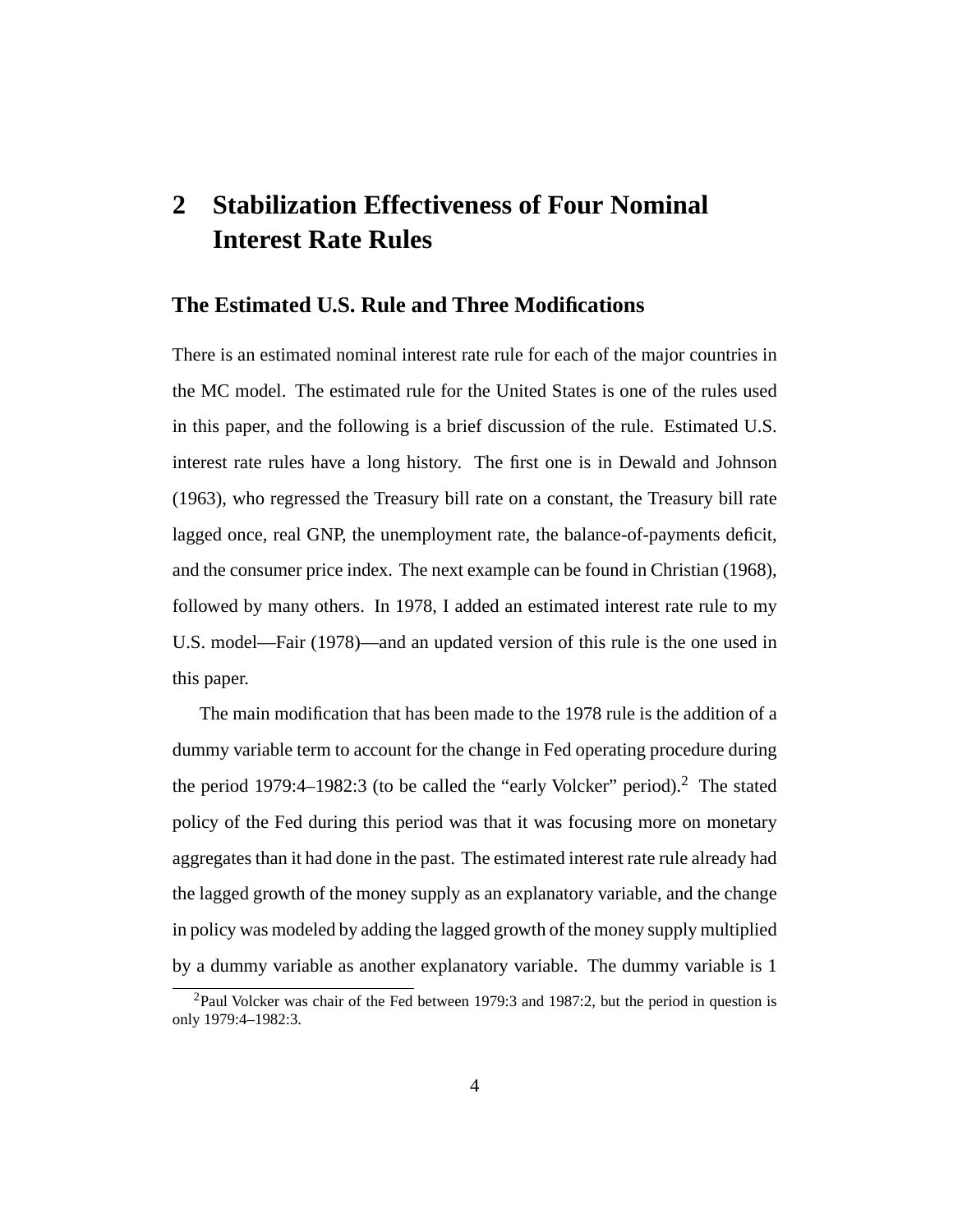for the 1979:4–1982:3 period and 0 otherwise.

The exact specification of the rule that is used in this paper is:

$$
r = \alpha_1 + \alpha_2 \dot{p} + \alpha_3 u + \alpha_4 \Delta u + \alpha_5 \dot{m}_{-1} + \alpha_6 D1 \times \dot{m}_{-1}
$$
  
 
$$
+ \alpha_7 r_{-1} + \alpha_8 \Delta r_{-1} + \alpha_9 \Delta r_{-2} + \epsilon
$$
 (1)

where r is the three month Treasury bill rate,  $\dot{p}$  is the quarterly rate of inflation at an annual rate,  $u$  is the unemployment rate,  $\dot{m}$  is the quarterly rate of growth of the money supply at an annual rate, and D1 equals 1 for 1979:4–1982:3 and 0 otherwise. The results of estimating equation (1) for the 1954:1–2002:3 period are presented in Table 1.3

The endogenous variables on the right hand side of equation (1) are inflation and the unemployment rate, and two stage least squares was used to estimate the equation. In the first stage regressions inflation and the unemployment rate are regressed on a set of predetermined variables (the main predetermined variables in the U.S. subset of the MC model). The predicted values from these regressions are then used in the second stage. One can look on the these regressions as those used by the Fed to predict inflation and the unemployment rate, and so it need not be assumed that the Fed has perfect foresight.

<sup>&</sup>lt;sup>3</sup>Note that the three month Treasury bill rate is used for the interest rate. Although in practice the Fed controls the federal funds rate, the quarterly average of the federal funds rate and the quarterly average of the three month Treasury bill rate are so highly correlated that it makes little difference which rate is used in estimated interest rate rules using quarterly data. The money supply data are taken from the flow of funds accounts.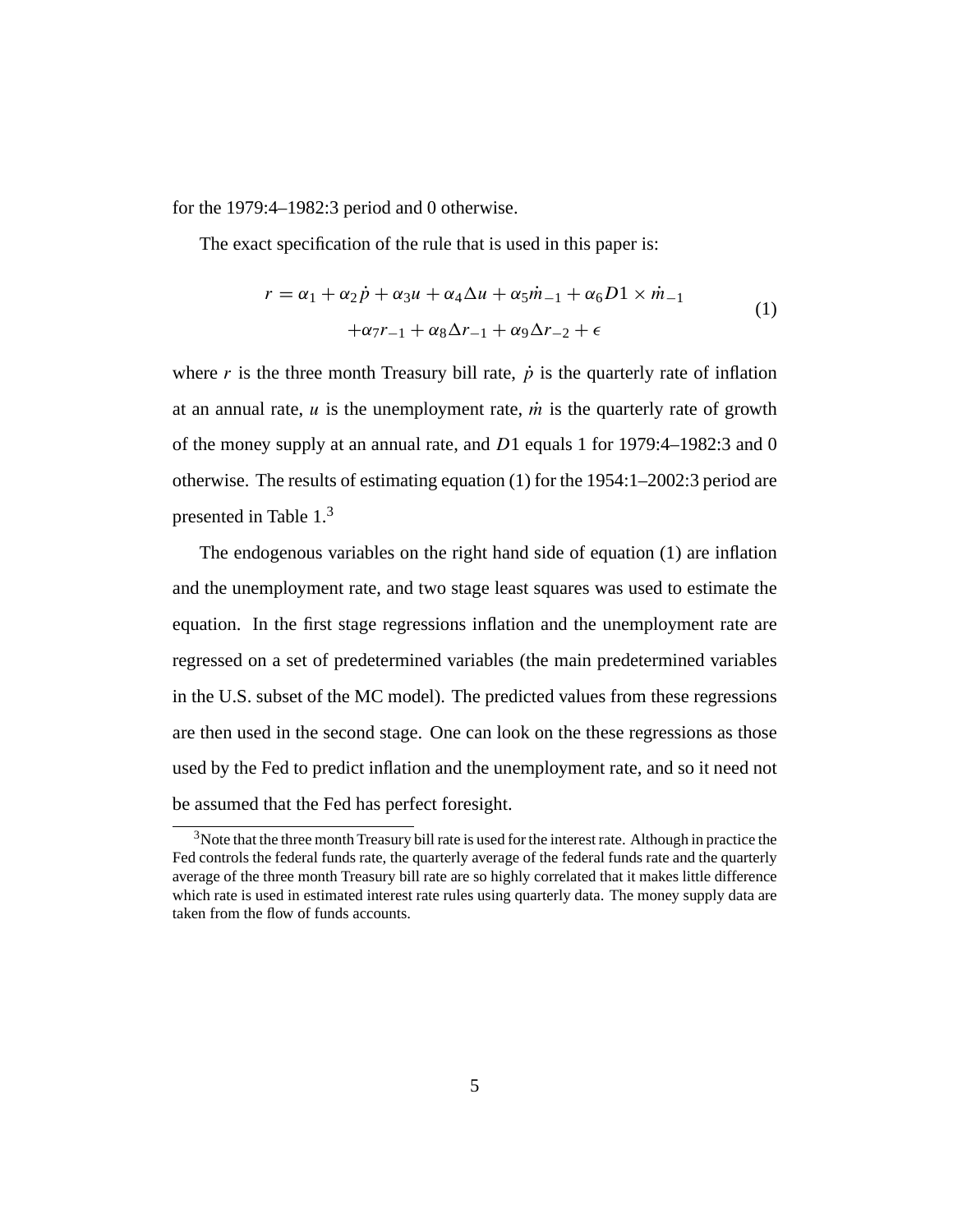| тане т<br><b>Estimated U.S. Interest Rate Rule</b><br>Dependent Variable is r |              |         |  |  |          |       |         |
|-------------------------------------------------------------------------------|--------------|---------|--|--|----------|-------|---------|
|                                                                               |              |         |  |  |          | Coef. | t-stat. |
|                                                                               |              |         |  |  | constant | .748  | 4.90    |
| $\dot{p}$                                                                     | .080         | 4.50    |  |  |          |       |         |
| $\boldsymbol{u}$                                                              | $-.113$      | $-3.64$ |  |  |          |       |         |
| $\Delta u$                                                                    | $-.756$      | $-5.65$ |  |  |          |       |         |
| $m_{-1}$                                                                      | .011         | 1.88    |  |  |          |       |         |
| $D1 \times m_{-1}$                                                            | .217         | 9.52    |  |  |          |       |         |
| $r_{-1}$                                                                      | .909         | 46.16   |  |  |          |       |         |
| $\Delta r_{-1}$                                                               | .225         | 3.97    |  |  |          |       |         |
| $\Delta r_{-2}$                                                               | -.327        | -6.36   |  |  |          |       |         |
|                                                                               |              |         |  |  |          |       |         |
| SЕ                                                                            | .476         |         |  |  |          |       |         |
| $R^2$                                                                         | .970         |         |  |  |          |       |         |
| DW                                                                            | 1.83         |         |  |  |          |       |         |
| Wald (p-value)                                                                | 15.32 (.053) |         |  |  |          |       |         |
|                                                                               |              |         |  |  |          |       |         |

**Table 1**

Estimation period: 1954:1–2002:3 (195 obs.) Estimation technique: two stage least squares  $r =$  three month Treasury bill rate  $\dot{p}$  = inflation rate  $u =$  unemployment rate  $\dot{m}$  = growth rate of the money supply  $D1 = 1$  for 1979:4-1982:3; 0 otherwise Wald test: see text

Equation (1) is a "leaning against the wind" equation.  $r$  is estimated to depend positively on the inflation rate and the lagged growth of the money supply and negatively on the unemployment rate and the change in the unemployment rate. Adjustment and smoothing effects are captured by the lagged values of  $r$ . The coefficient on lagged money supply growth is .228 (= .217 + .011) for the early Volcker period compared to only .011 before and after, which is consistent with the Fed's stated policy of focusing more on monetary aggregates during this period. This way of accounting for the Fed policy shift does not, of course, capture the richness of the change in behavior, but at least it seems to capture some of the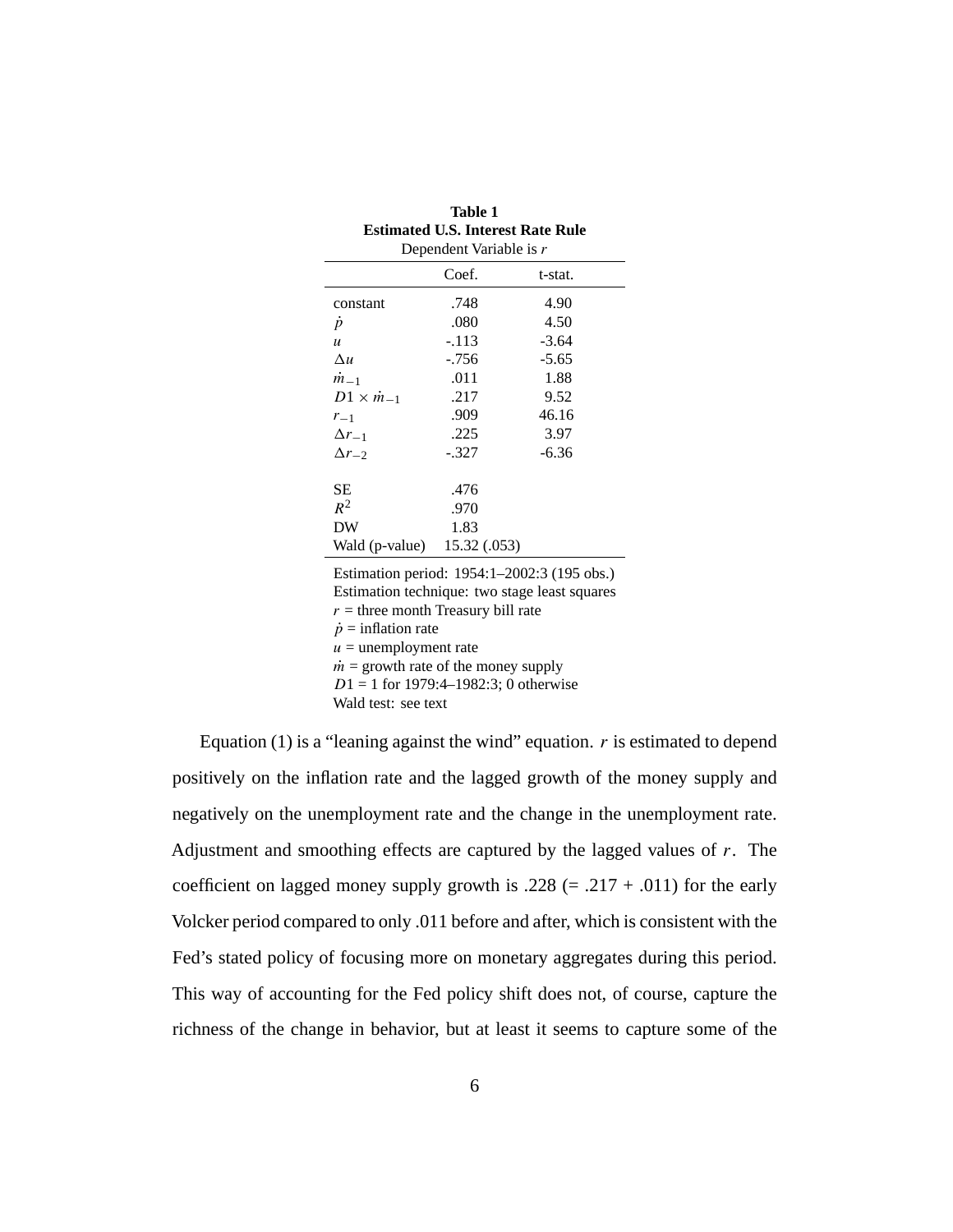change.

The Wald test in Table 1 is of the hypothesis that the coefficients in the rule are the same before the early Volcker period as after (but not including the early Volcker period). The Wald statistic is distributed as  $\chi^2$  with (in this case) 8 degrees of freedom. The p-value is .053, and so the hypothesis of stability is not rejected at the 5 percent level. Other tests of the equation, including other stability tests, are reported in Fair (2001) for the sample period ending in 1999:3.

Assuming that in the long run  $\dot{m}$  equals  $\dot{p}$ , the long run coefficient on inflation in Table 1 is  $1.0$  [= $(.080+.011)/(1-.909)$ ]. As noted in the Introduction, the other three rules have imposed long run coefficients of 0.0, 1.5, and 2.5 respectively. This was done for each rule by changing the coefficient for  $\dot{p}$  in the estimated rule in Table 1. The respective coefficients are -.011, .1255, and .2165. None of the other coefficients in the estimated equation were changed for the three rules. This process is similar to that followed for the studies in Taylor (1999), where the five main rules tried had inflation coefficients varying from 1.2 to 3.0. No inflation coefficient less than 1.0 was tried in these studies because the models, which are modern-view models, are not stable in this case.

The MC model is a standard structural macroeconometric model in the Cowles Commission tradition, where the structural equations are estimated by a consistent technique (2SLS). When a coefficient in the interest rate rule is changed, this changes the reduced form of the model. If the model were linear, analytic expressions for the reduced form equations could be derived, and one could see directly how the reduced form coefficients were changed. Since the model is nonlinear, no analytic expressions are available, and the model must be solved by an iterative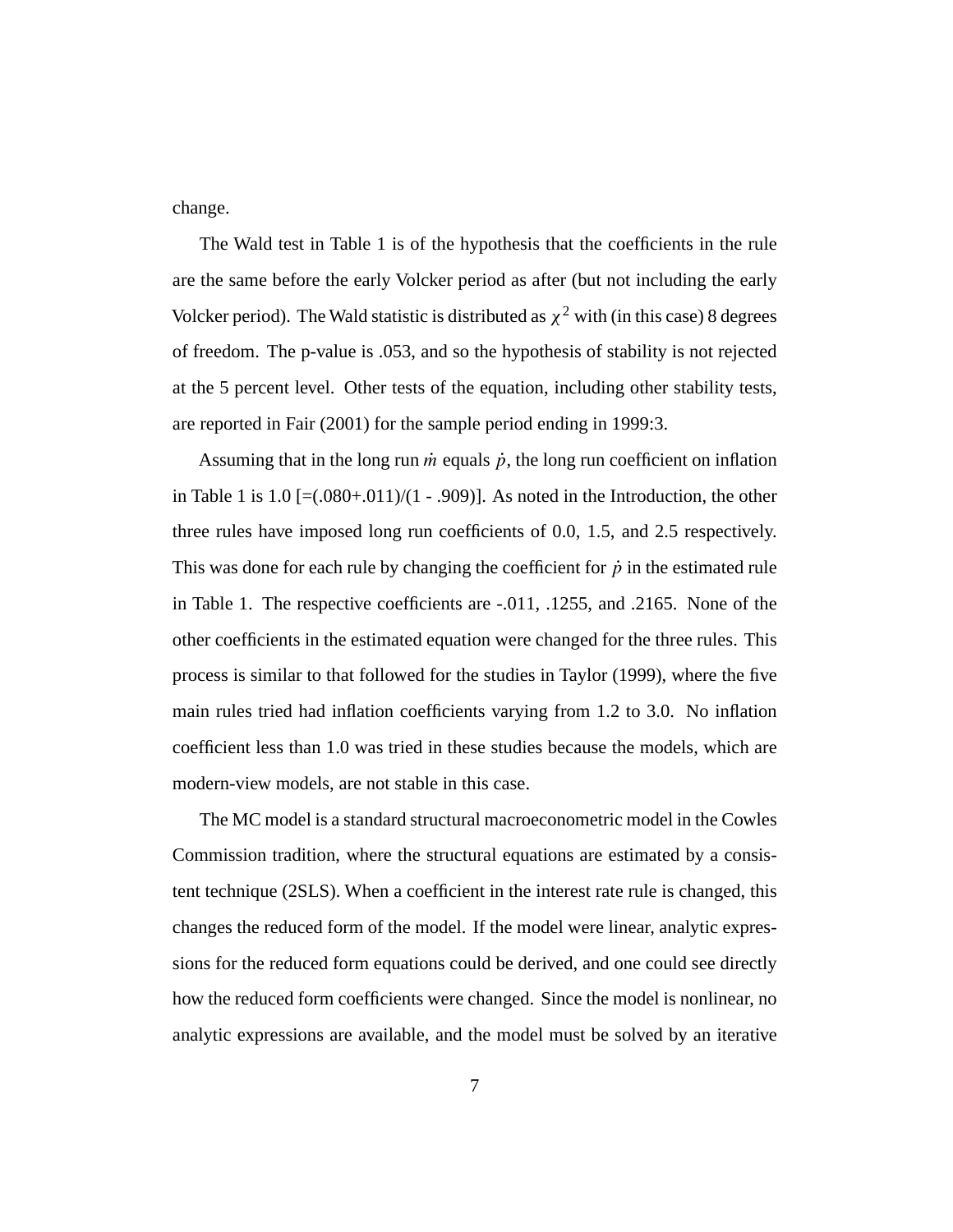technique (in the present case, the Gauss-Seidel technique). It is still the case, of course, that the reduced form is changed when the inflation coefficient in the rule is changed, and the solution accounts for this.

#### **The Stochastic Simulation Procedure**

The four interest rate rules are examined using stochastic simulation. The focus in this paper, as in much of the literature, is on variances, not means. The aim of monetary policy is taken to smooth the effects of shocks. In order to examine the ability of monetary policy to do this, one needs an estimate of the likely shocks that monetary policy would need to smooth, and this can be done by means of stochastic simulation. Given an econometric model, shocks can be generated by drawing errors.

There are 362 stochastic equations in the MC model, 191 quarterly and 171 annual. There is an estimated error term for each of these equations for each period. Although the equations do not all have the same estimation period, the period 1976–1998 is common to almost all equations.4 There are thus available 23 vectors of annual error terms and 92 vectors of quarterly error terms. These vectors are taken as estimates of the economic shocks, and they are drawn in the manner discussed below. Since these vectors are vectors of the historical shocks, they pick up the historical correlations of the error terms. If, for example, shocks in two consumption equations are highly positively correlated, the error terms in the two equations will tend to be high together or low together.

<sup>&</sup>lt;sup>4</sup>For the few equations whose estimation periods began later than 1976, zero errors were used for the missing observations.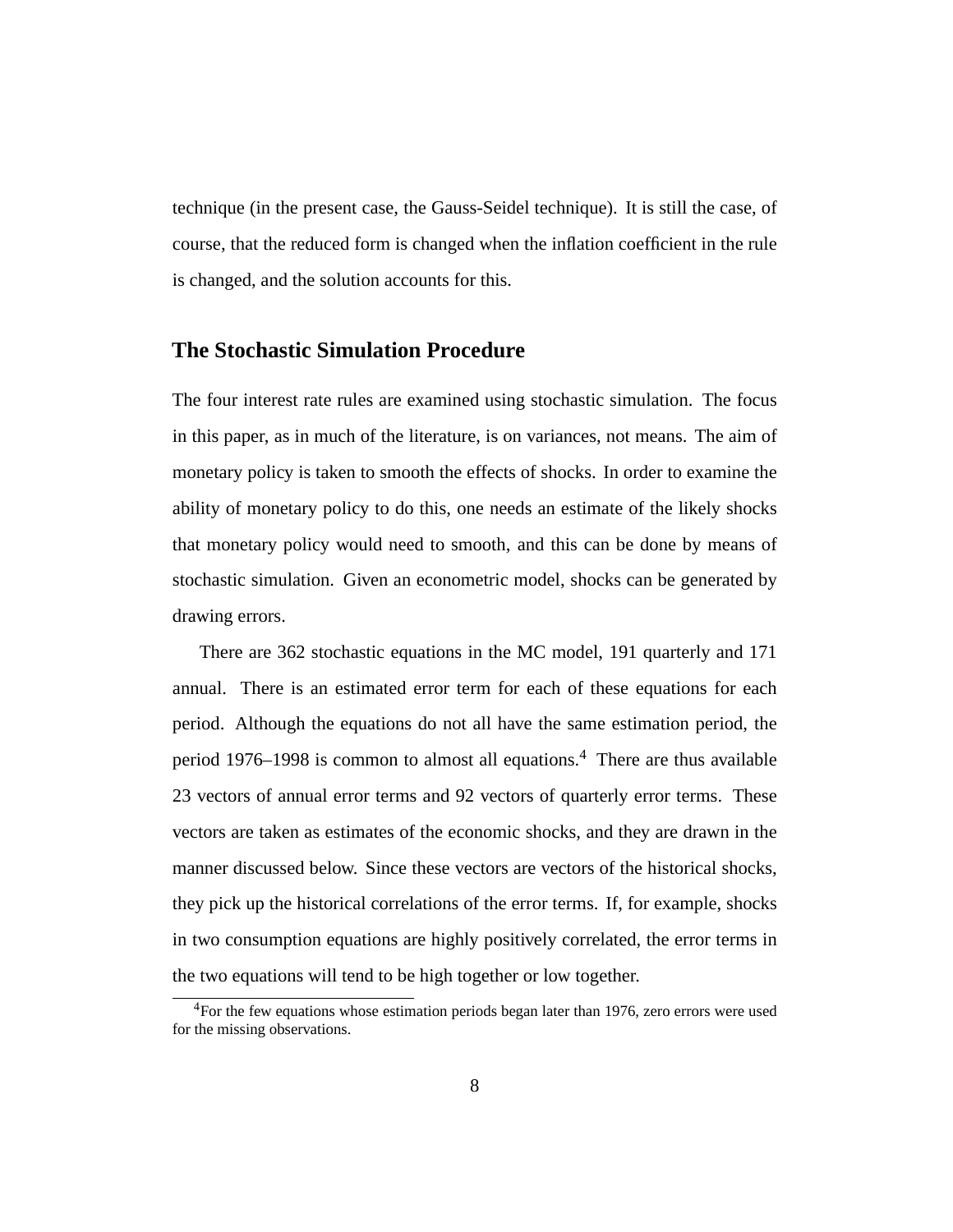The period used for the stabilization experiments is 1994:1–1998:4, five years or 20 quarters. Since the concern here is with stabilization around base paths and not with positions of the base paths themselves, it does not matter much which path is chosen for the base path. The choice here is simply to take as the base path the historical path. The base path is generated by adding the historical errors to the equations and taking them to be exogenous. Thus, for all the stochastic simulations in this paper the historical errors are added to the model and the draws are around these errors.

Each trial for the stochastic simulation is a dynamic deterministic simulation for 1994:1–1998:4 using a particular draw of the error terms. For each of the five years for a given trial an integer is drawn between 1 and 23 with probability 1/23 for each integer. This draw determines which of the 23 vectors of annual error terms is used for that year. The four vectors of quarterly error terms used are the four that correspond to that year. Each trial is thus based on drawing five integers. The solution of the model for this trial is an estimate of what the world economy would have been like had the particular drawn error terms actually occurred. (Remember that the drawn error terms are on top of the historical error terms for 1994:1–1998:4, which are always used.) The number of trials taken is 100, so 100 world economic outcomes for 1994:1–1998:4 are available for analysis.<sup>5</sup>

<sup>&</sup>lt;sup>5</sup>Another way of drawing error terms would be from an estimated distribution. Let  $\hat{V}$  be an estimate of the  $362 \times 362$  covariance matrix V of the error terms. One could, for example, assume that the error terms are multivariate normal and draw errors from the  $N(\hat{\mu}_t, \hat{V})$  distribution, where  $\hat{\mu}_t$  is the vector of the historical errors for t. Because of the quarterly-annual difference,  $\hat{V}$  would have to be taken to be block diagonal, one quarterly block and one annual block. Even for this matrix, however, there are not enough observations to estimate all the nonzero elements, and so many other zero restrictions would have to be imposed. The advantage of drawing the historical error vectors is that no distributional assumption has to be made and no zero restrictions have to be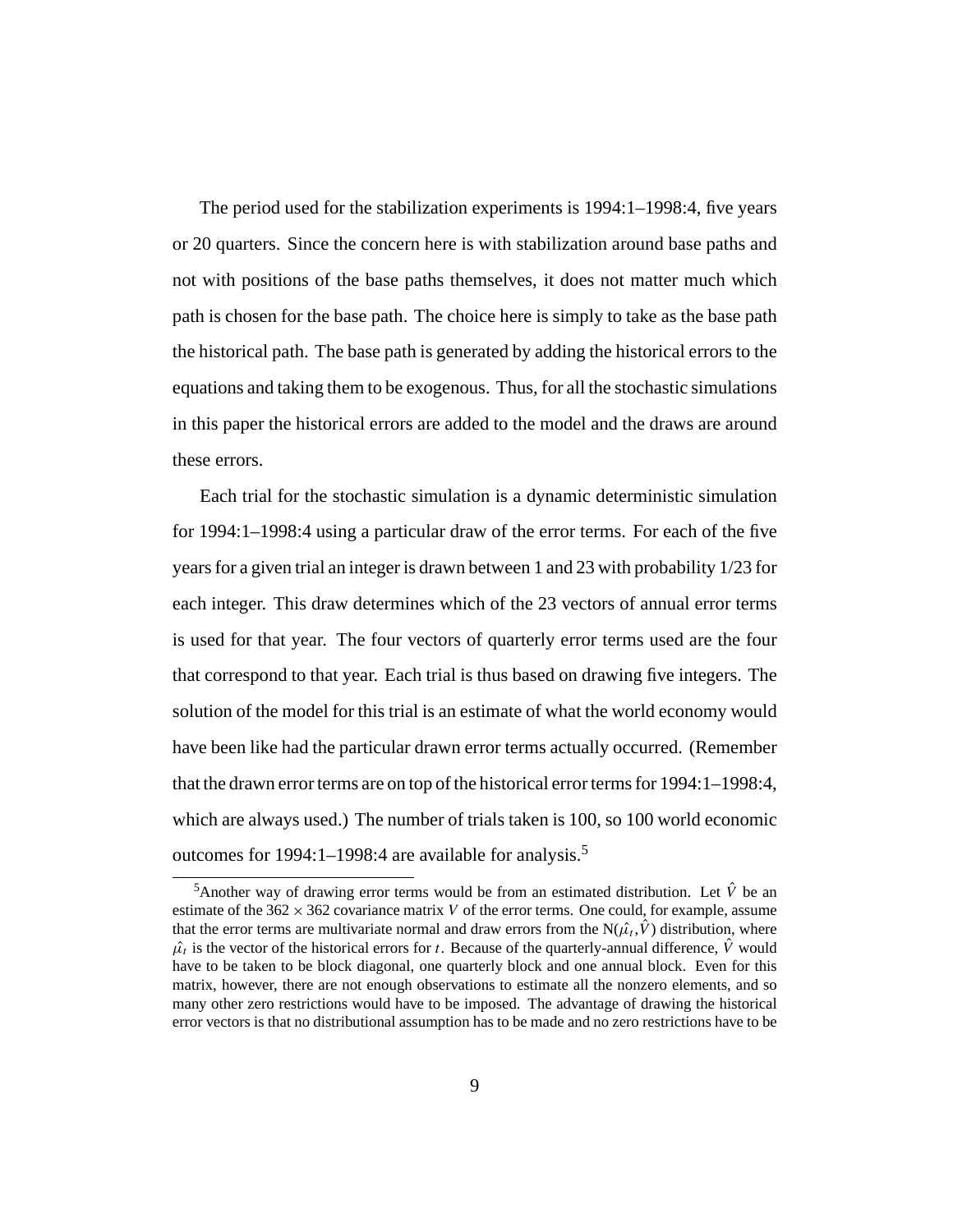The historical errors are added to the interest rate rule, but no errors are drawn for it. Adding the historical errors means that when the model inclusive of the rule is solved with no errors for any equation drawn, a perfect tracking solution results.<sup>6</sup> Not drawing errors for the rule means that the Fed does not behave randomly but simply follows the rule.

Let  $y_t^j$  be the predicted value of endogenous variable y for quarter t on trial j, and let  $y_t^*$  be the base (actual) value. How best to summarize the  $100 \times 20$  values of  $y_t^j$ ? One possibility for a variability measure is to compute the variability of  $y_t^j$  around  $y_t^*$  for each t:  $(1/J) \sum_{j=1}^J (y_t^j - y_t^*)^2$ , where J is the total number of trials.7 The problem with this measure, however, is that there are 20 values per variable, which makes summary difficult. A more useful measure is the following. Let  $L^j$  be:

$$
L^{j} = \frac{1}{T} \sum_{i=1}^{T} (y_{t}^{j} - y_{t}^{*})^{2}
$$
 (2)

where  $T$  is the length of the simulation period (20). Then the measure is

$$
L = \frac{1}{J} \sum_{j=1}^{J} L^{j}
$$
 (3)

L is a measure of the deviation of the variable from its base values over the whole period.<sup>8</sup>

imposed.

<sup>&</sup>lt;sup>6</sup>Each of the four rules used has a different set of historical errors associated with it because the predicted values from the rules differ due to the different inflation coefficients.

<sup>&</sup>lt;sup>7</sup>If  $y_t^*$  were the estimated mean of  $y_t$ , this measure would be the estimated variance of  $y_t$ . Given the J values of  $y_t^j$ , the estimated mean of  $y_t$  is  $(1/J) \sum_{j=1}^J y_t^j$ , and for a nonlinear model it is not the case that this mean equals  $y_t^*$  even as J goes to infinity. As an empirical matter, however, the difference in these two values is quite small for almost all macroeconometric models, and so it is approximately the case that the above measure of variability is the estimated variance.

 ${}^{8}L$  is, of course, not an estimated variance. Aside from the fact that for a nonlinear model the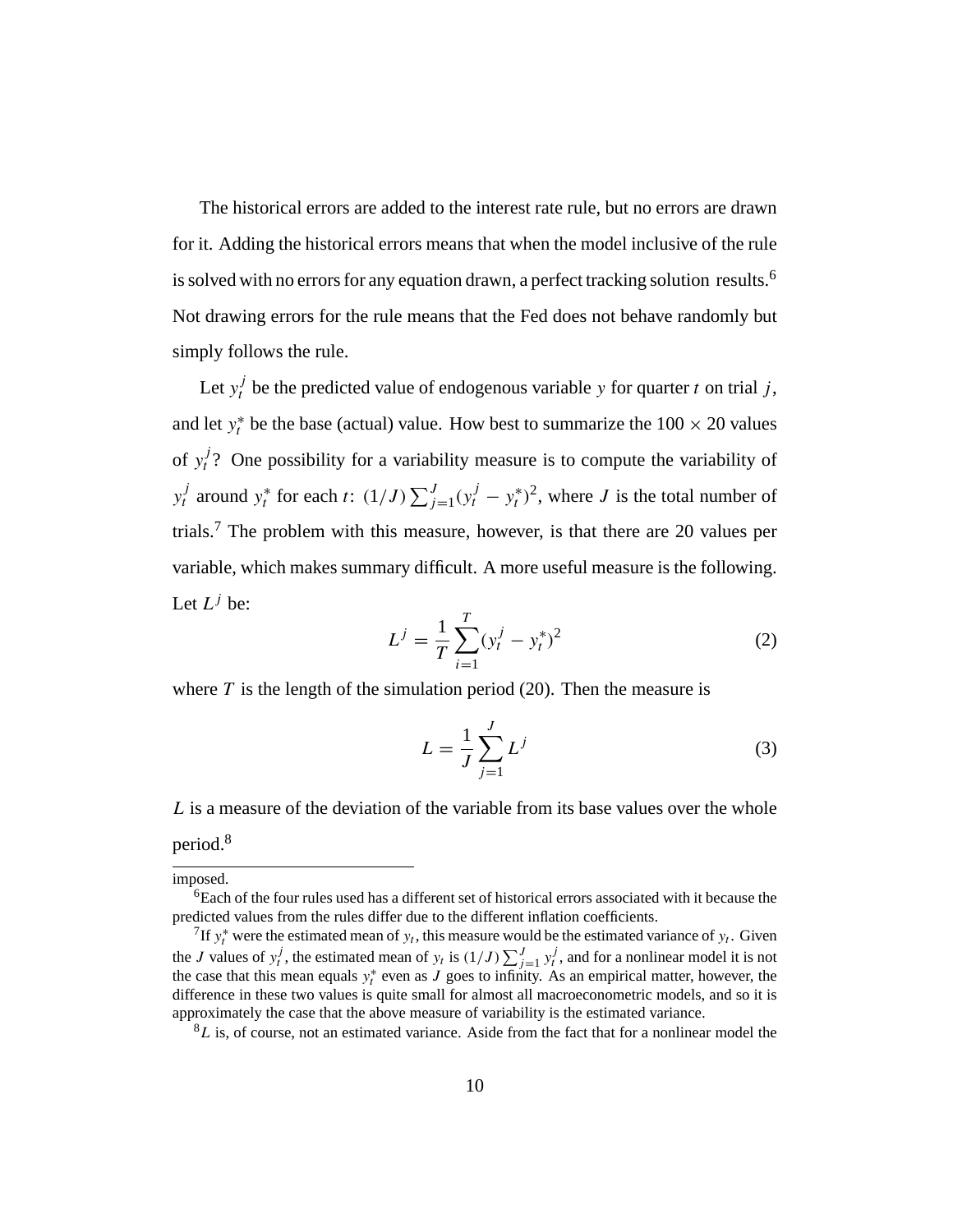#### **The Results**

The results for this section are presented in the first five rows in Table 2. The first row ("No rule") treats r as exogenous. This means that the value of r in a given quarter is the historic value for all the trials:  $r$  does not respond to the shocks. Values of  $L$  are presented for real GDP  $(Y)$ , the level of the private nonfarm deflator (P), the percentage change in P ( $\dot{P}$ ), and r. The following discussion will focus on Y, P, and r. The results for  $\dot{P}$  are generally similar to those for P, although the differences in L across rules are larger for P than for  $\dot{P}$ . All the experiments for the MC model use the same error draws. This considerably lessens stochastic simulation error across experiments.

The results in Table 2 are easy to summarize. Consider row 1 versus row 3 first. L for Y falls from 2.75 for the no rule case to 2.31 for the estimated rule, and  $L$  for  $P$  falls from 3.07 to 2.40. Both output and price variability are thus lowered considerably by the estimated rule. Now consider rows 2 through 5. As the long run inflation coefficient increases from  $0.0$  to  $2.5$ , the variability of  $P$ falls, the variability of  $r$  rises, and the variability of  $Y$  is little affected. The cost of lowering P variability is thus an increase in  $r$  variability, not an increase in Y variability. Which rule one thinks is best depends on the weights one attaches to  $P$  and  $r$  variability,

mean of  $y_t$  is not  $y_t^*$ ,  $L^j$  is an average across a number of quarters or years, and variances are not in general constant across time. L is just a summary measure of variability.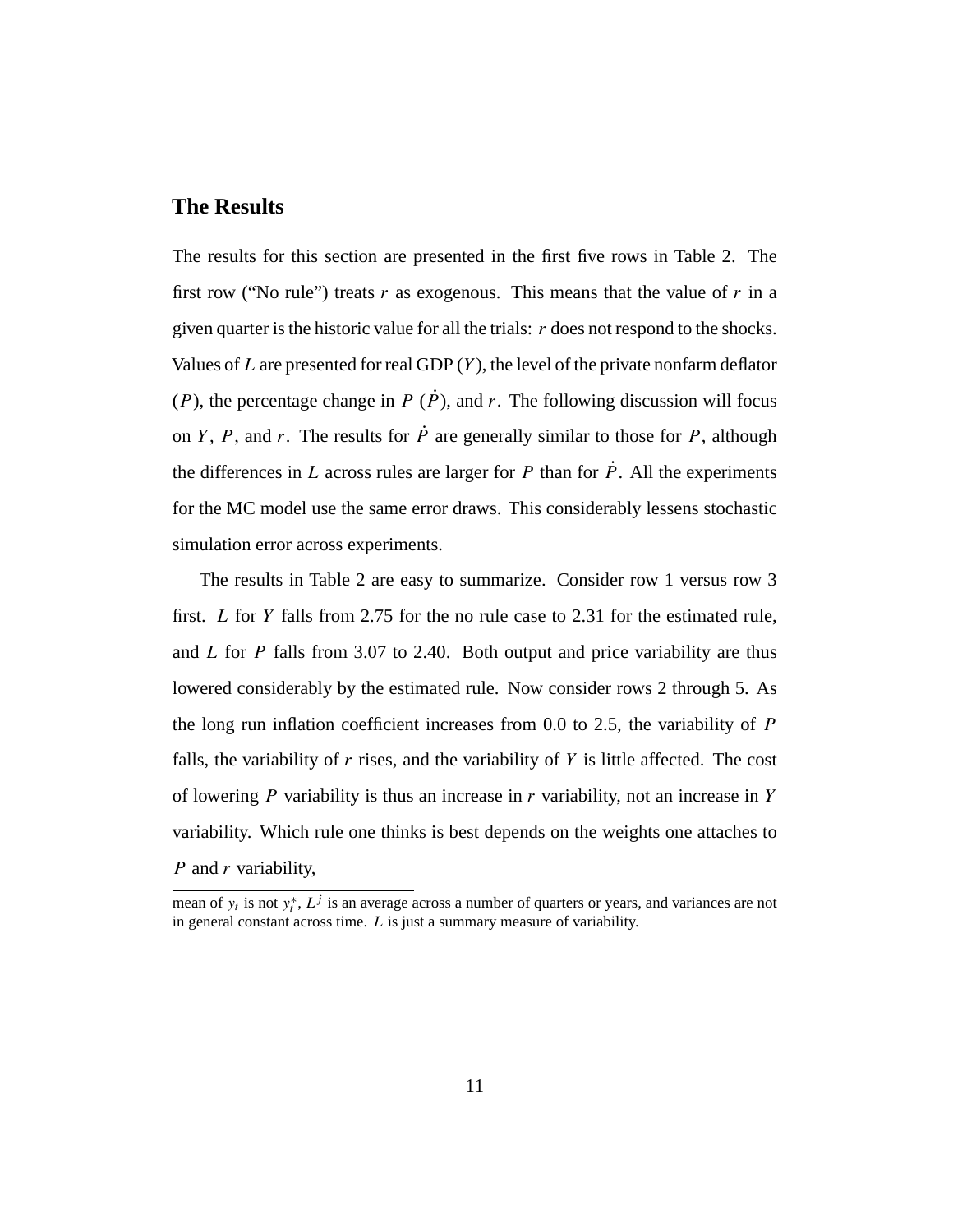| <b>Table 2</b><br>Variability Estimates: Values of L                                     |      |                  |           |      |  |  |
|------------------------------------------------------------------------------------------|------|------------------|-----------|------|--|--|
|                                                                                          |      |                  |           |      |  |  |
| <b>MC</b> Model                                                                          |      |                  |           |      |  |  |
|                                                                                          | Y    | $\boldsymbol{P}$ | $\dot{P}$ | r    |  |  |
| 1. No rule $(r \text{ exogenous})$                                                       | 2.75 | 3.07             | 2.00      | 0.00 |  |  |
| 2. Modified rule $(0.0)$                                                                 | 2.32 | 2.72             | 1.91      | 0.42 |  |  |
| 3. Estimated rule $(1.0)$                                                                | 2.31 | 2.40             | 1.85      | 0.58 |  |  |
| 4. Modified rule $(1.5)$                                                                 |      | 2.32 2.27        | 1.82      | 0.73 |  |  |
| 5. Modified rule (2.5)                                                                   |      | 2.34 2.03        | 1.78      | 1.15 |  |  |
| 6. 3. with tax rule                                                                      | 2.01 | 2.28             | 1.82      | 0.52 |  |  |
| <b>US Model</b>                                                                          |      |                  |           |      |  |  |
| 7. No rule $(r \text{ exogenous})$                                                       | 3.42 | 3.12             | 2.04      | 0.00 |  |  |
| 8. Estimated rule                                                                        | 2.94 | 2.60             | 1.94      | 0.55 |  |  |
| 9. Optimal ( $\lambda_1 = 0.5$ , $\lambda_2 = 0.5$ )                                     | 2.54 | 3.17             | 2.05      | 0.96 |  |  |
| 10. Optimal ( $\lambda_1 = 0.5$ , $\lambda_2 = 1.5$ )                                    | 2.67 | 2.83             | 1.97      | 0.78 |  |  |
| 11. Optimal ( $\lambda_1 = 0.5$ , $\lambda_2 = 2.5$ )                                    | 2.79 | 2.59             | 1.91      | 0.75 |  |  |
|                                                                                          |      |                  |           |      |  |  |
| $Y = \text{real GDP}$                                                                    |      |                  |           |      |  |  |
| $P =$ private nonfarm deflator                                                           |      |                  |           |      |  |  |
| $\dot{P}$ = percentage change in the private nonfarm deflator                            |      |                  |           |      |  |  |
| $r =$ three month Treasury bill rate                                                     |      |                  |           |      |  |  |
| Simulation period = $1994:1-1998:4$                                                      |      |                  |           |      |  |  |
| Number of trials $= 100$                                                                 |      |                  |           |      |  |  |
| Estimated rule $(1.0)$ = estimated rule, where long run<br>inflation coefficient $= 1.0$ |      |                  |           |      |  |  |
| Modified rule $(0.0)$ = estimated rule with long run                                     |      |                  |           |      |  |  |
| inflation coefficient = $0.0$                                                            |      |                  |           |      |  |  |
| Modified rule $(1.5)$ = estimated rule with long run                                     |      |                  |           |      |  |  |
| inflation coefficient $= 1.5$                                                            |      |                  |           |      |  |  |
| Modified rule $(2.5)$ = estimated rule with long run                                     |      |                  |           |      |  |  |
| inflation coefficient = $2.5$                                                            |      |                  |           |      |  |  |
|                                                                                          |      |                  |           |      |  |  |

How do these results compare to those in the literature? Probably the largest difference concerns row 2, where the variability in row 2 is less than the variability in row 1. This shows that even the rule with a long run inflation coefficient of zero lowers variability. As discussed above, in modern-view models the rule in row 2 would be destabilizing. Clarida, Galí, and Gertler (2000) have a clear discussion of this. They conclude that the rule used by the Fed in the pre-1979 period probably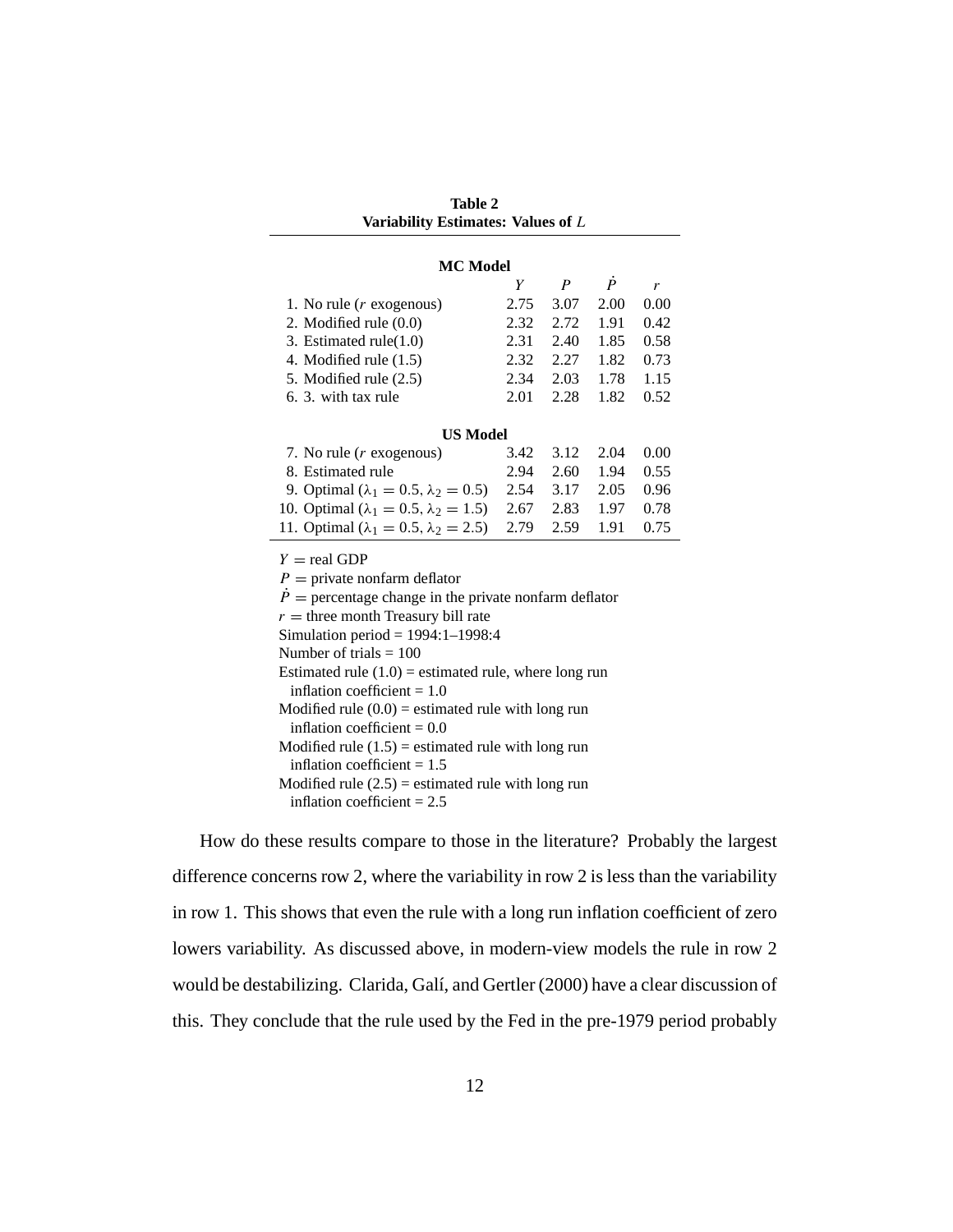had an inflation coefficient less than one (p. 177), and they leave as an open question why the Fed followed a rule that was "clearly inferior" (p. 178) during this period. The results in this paper suggest that such a rule is not necessarily bad.

Results regarding the tradeoff between output variability and price variability as coefficients in a rule change appear to be quite dependent on the model used. This is evident in Tables 2 and 3 in Taylor (1999a, p. 43), and McCallum and Nelson (1999) point out that increasing the inflation or output coefficient in their rule leads to a tradeoff in one of their models but a reduction in *both* output and price variability in another. In this paper the tradeoff is between price variability and interest rate variability as the inflation coefficient is increased. There is little tradeoff between output and price variability. Because the tradeoffs are so model specific, one must have confidence in the model used to have confidence in the tradeoff results. As discussed above, the MC model has been extensively tested and appears to be a good approximation to the economy, and so the results in Table 2 may be conveying useful information.

### **3 Optimal Control**

#### **The Procedure**

Much of the literature on examining rules has not been concerned with deriving rules by solving optimal control problems,<sup>9</sup> but optimal control techniques are obvious ones to use in this context. The following procedure has been applied

 ${}^{9}$ Exceptions are Feldstein and Stock (1993), Fair and Howrey (1996), and Rudebusch (1999).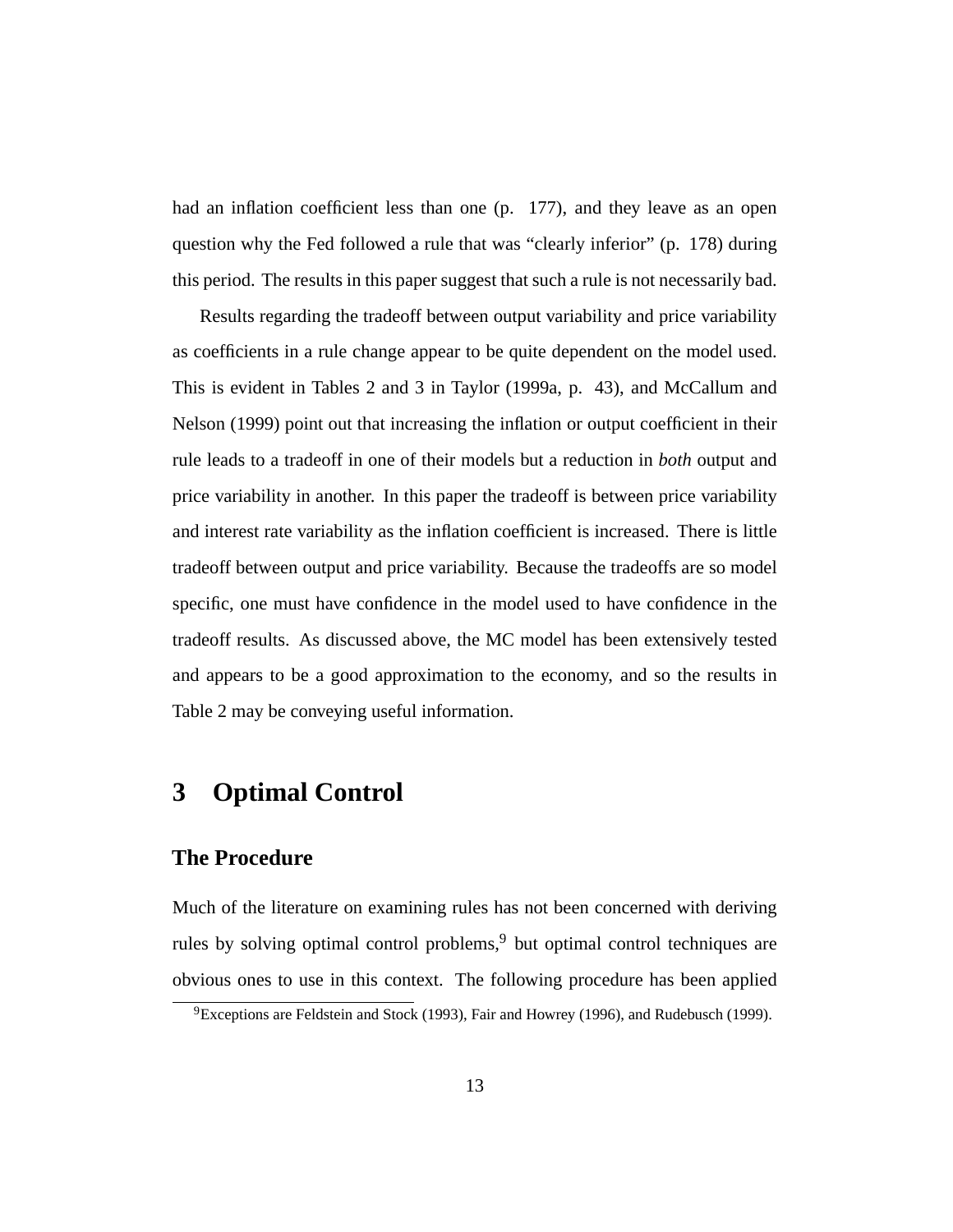to the U.S. subset of the MC model. This subset, which will be called the "US model," is discussed in the appendix.

The US model is completely quarterly, and quarterly historical errors for the 1976:1–1998:4 period (92 quarters) were used for the draws. Each vector of quarterly errors had a probability of 1/92 of being drawn. Not counting the estimated interest rate rule, there are 29 estimated equations in the US model plus the export  $(EX)$  and price of imports  $(PIM)$  equations discussed in the appendix.

The optimal control methodology requires that a loss function be postulated for the Fed. In the loss function used here the Fed is assumed to care about output about inflation deviations and about interest rate fluctuations. In particular, the loss for quarter  $t$  is assumed to be:

$$
H_t = \lambda_1 100[(Y - Y^*)/Y^*]^2 + \lambda_2 100(\dot{P} - \dot{P}^*)^2 + \alpha(\Delta r_t - \Delta r_t^*)^2
$$
  
+1.0/(r\_t - 0.999) + 1.0/(16.001 - r\_t) (4)

where Y is real GDP,  $\dot{P}$  is the percentage change in the private nonfarm deflator, and <sup>\*</sup> denotes a base value.  $\lambda_1$  is the weight on output deviations, and  $\lambda_2$  is the weight on inflation deviations. The last two terms in (4) insure that the optimal values of r will be between 1.0 and 16.0. The value of  $\alpha$  was chosen by experimentation to yield an optimal solution with a value of  $L$  for  $r$  about the same as the value that results when the estimated rule is used. The value chosen was 8.0.

Assume that the control period of interest is 1 through  $T$ , where in this paper 1 is 1994:1 and  $T$  is 1998:4. Although this is the control period of interest, in order not to have to assume that life ends in  $T$ , the control problem should be thought of as one of minimizing the expected value of  $\sum_{t=1}^{T+n} H_t$ , where *n* is chosen to be large enough to avoid unusual end-of-horizon effects near T. The overall control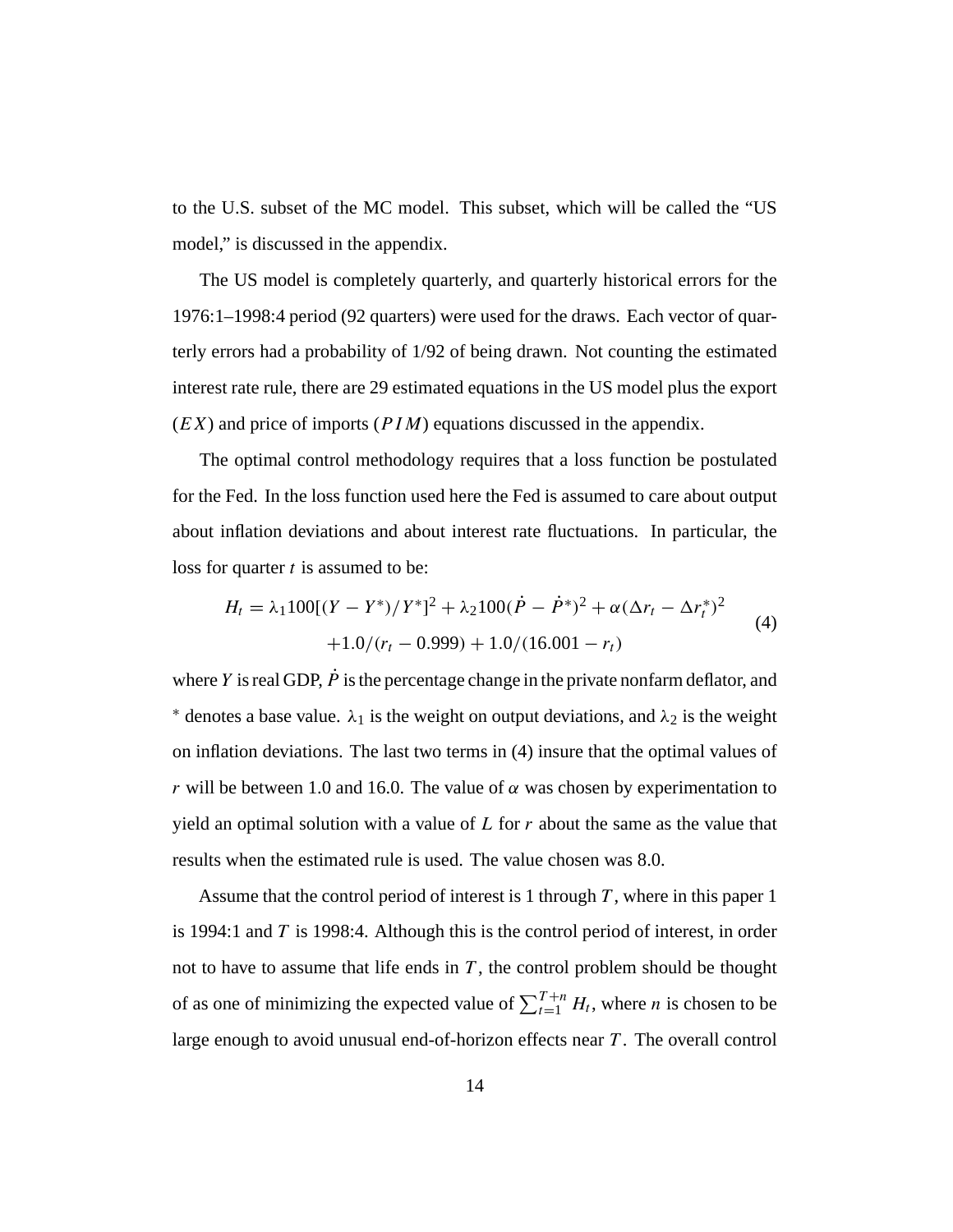problem should thus be thought of as choosing values of  $r$  that minimize the expected value of  $\sum_{t=1}^{T+n} H_t$  subject to the model used.

If the model used is linear and the loss function quadratic, it is possible to derive analytically optimal feedback equations for the control variables.<sup>10</sup> In general, however, optimal feedback equations cannot be derived for nonlinear models or for loss functions with nonlinear constraints on the instruments, and a numerical procedure must be used. The following procedure was used for the results in this paper. It is based on a sequence of solutions of deterministic control problems, one sequence per trial.

Recall what a trial for the stochastic simulation is. A trial is a set of draws of 20 vectors of error terms, one vector per quarter. Given this set, the model is solved dynamically for the 20 quarters using an interest rate rule (or no rule). This entire procedure is then repeated 100 times (the chosen number of trials), at which time the summary statistics are computed. As will now be discussed, each trial for the optimal control procedure requires that 20 deterministic control problems be solved, and so with 100 trials, 2,000 solutions are required.

For purposes of solving the control problems, the Fed is assumed to know the model (its structure and coefficient estimates) and the exogenous variables, both past and future. The Fed is assumed *not* to know the future values of any endogenous variable or any error draw when solving the control problems.<sup>11</sup> The Fed is assumed to know the error draws for the first quarter for each solution. This

 $10$ See, for example, Chow (1981).

 $11$ The main exogenous variables in the US model are fiscal policy variables. The other exogenous variables are either unimportant or easy to forecast. Remember that since the base is the perfect tracking solution, the historical errors are always added to the model.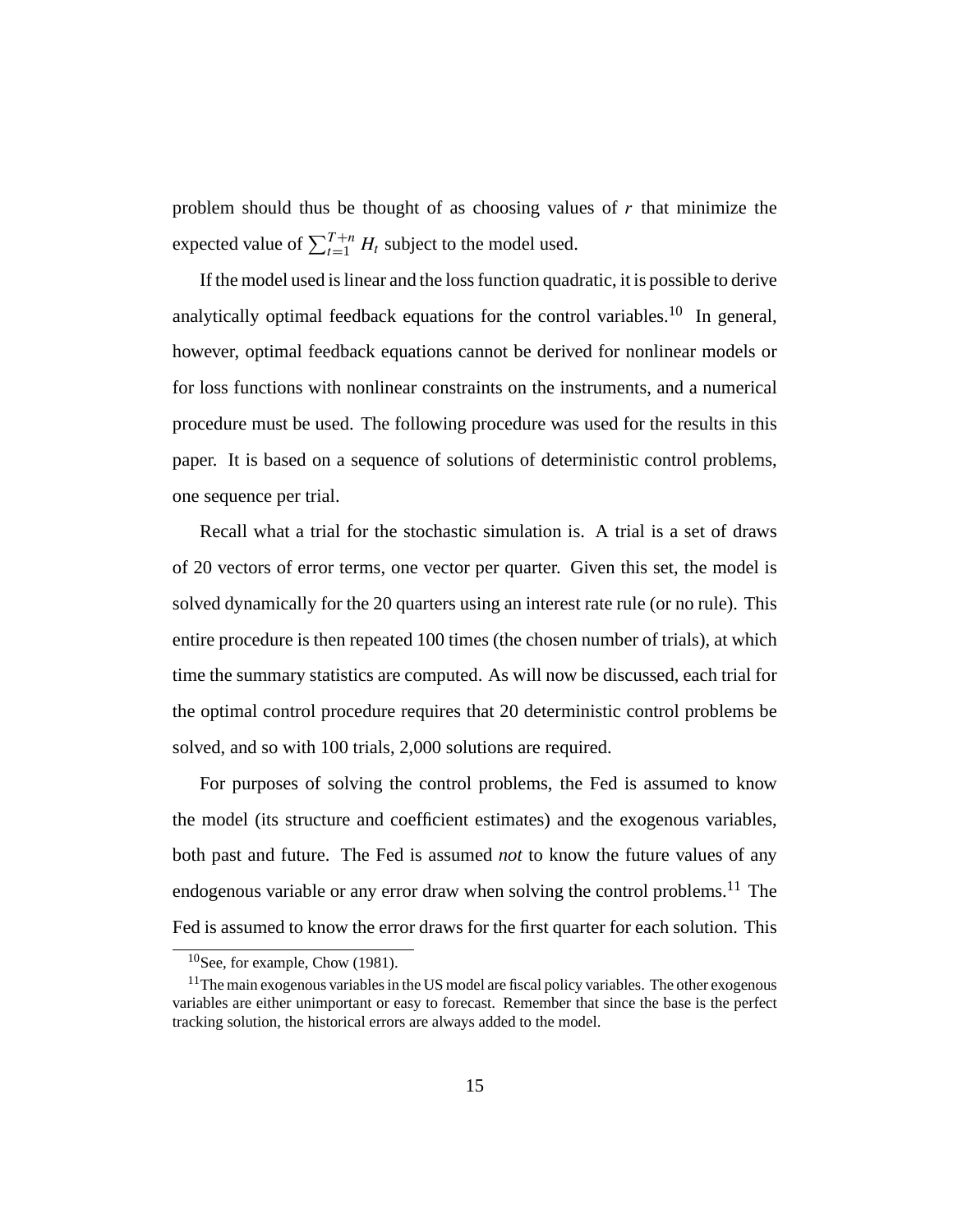is consistent with the use of the above rules, where the error draws for the quarter are used when solving the model with the rule.

The procedure for solving the overall control problem is as follows.

- 1. Draw a vector of errors for quarter 1, and add these errors to the equations. Take the errors for quarters 2 through  $k$  to be their historical values (no draws), where  $k$  is defined shortly. Choose values of  $r$  for quarters 1 through k that minimize  $\sum_{t=1}^{k} H_t$  subject to the model as just described. This is just a deterministic optimal control problem, which can be solved, for example, by the method in Fair (1974).<sup>12</sup> Let  $r_1^*$  denote the optimal value of r for quarter 1 that results from this solution. The value of  $k$  should be chosen to be large enough so that making it larger has a negligible effect on  $r_1^*$ . (This value can be chosen ahead of time by experimentation.)  $r_1^*$  is a value that the Fed could have computed at the beginning of quarter 1 (assuming the model and exogenous variables were known) having knowledge of the error draws for quarter 1, but not for future quarters.
- 2. Record the solution values from the model for quarter 1 using  $r_1^*$  and the error draws. These solution values are what the model estimates would have occurred in quarter 1 had the Fed chosen  $r_1^*$  and had the error terms been as drawn.
- 3. Repeat steps 1 and 2 for the control problem beginning in quarter 2, then for the control problem beginning in quarter 3, and so on through the control problem beginning in quarter  $T$ . For an arbitrary beginning quarter  $s$ , use the solution values of all endogenous variables for quarters  $s - 1$  and back, as well as the values of  $r_{s-1}^*$  and back.
- 4. Steps 1 through 3 constitute one trial, i.e., one set of T drawn vectors of errors. Do these steps again for another set of  $T$  drawn vectors. Keep doing this until the specified number of trials has been completed.

 $12$ This method sets up the problem as an unconstrained nonlinear optimization problem and uses an optimization algorithm like DFP to find the optimum. Almost all the computer time for the overall procedure in this section is spent solving these optimization problems. The total computer time taken to solve the 2,000 optimization problems was about 3 hours on a computer with a 1.7 GHz Pentium chip.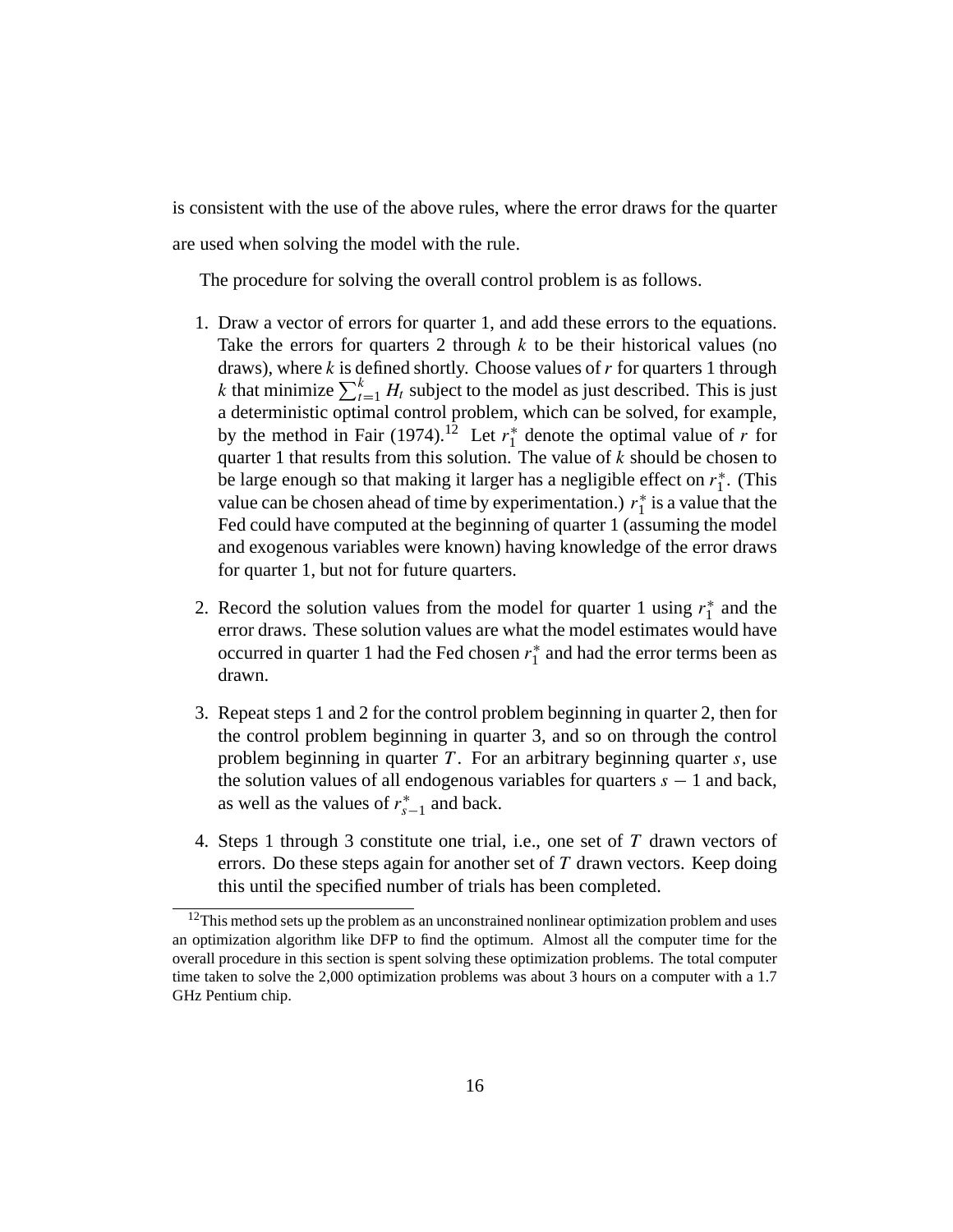The solution values of the endogenous variables carried along for a given trial from quarter to quarter in the above procedure are estimates of what the economy would have been like had the Fed chosen  $r_1^*,...,r_T^*$  and the error terms been as drawn.13

By "optimal rule" in this paper is meant the entire procedure just discussed. There is obviously no analytic rule computed, just a numerical value of  $r<sup>*</sup>$  for each period.

#### **The Results**

The results are presented in rows 7–11 in Table 2. The experiments in these rows use the same error draws to lessen stochastic simulation error across experiments, although these error draws are different from those used for the experiments in rows 1–6. Rows 7 and 8 are equivalent to rows 1 and 3: no rule and estimated rule, respectively. The same pattern holds for both the MC model and the US model results, namely that the estimated rule substantially lowers the variability of both Y and P.

Row 9 presents the results for the optimal solution with equal weights (i.e.,  $\lambda_1 =$ 0.5 and  $\lambda_2 = 0.5$ ) on output and inflation in the loss function. Comparing rows 7 and 9, the optimal control procedure lowered the variability of Y substantially and

<sup>&</sup>lt;sup>13</sup>The optimal control procedure just outlined differs somewhat for the procedure used in Fair and Howrey (1996, pp. 178-179). In Fair and Howrey (1996) the Fed is assumed not to know the exogenous variable values, but instead to use estimated autoregressive equations to predict these values for the current and future quarters. Also, the Fed is assumed not to know the error draws for the current quarter when solving its problem. In addition, stochastic simulation is not done. Instead, the error terms are set to zero (instead of to their historical values), the target values are taken to be the historical means (instead of the actual values), and the (one) trial uses for the error draws for a given quarter the actual errors for that quarter.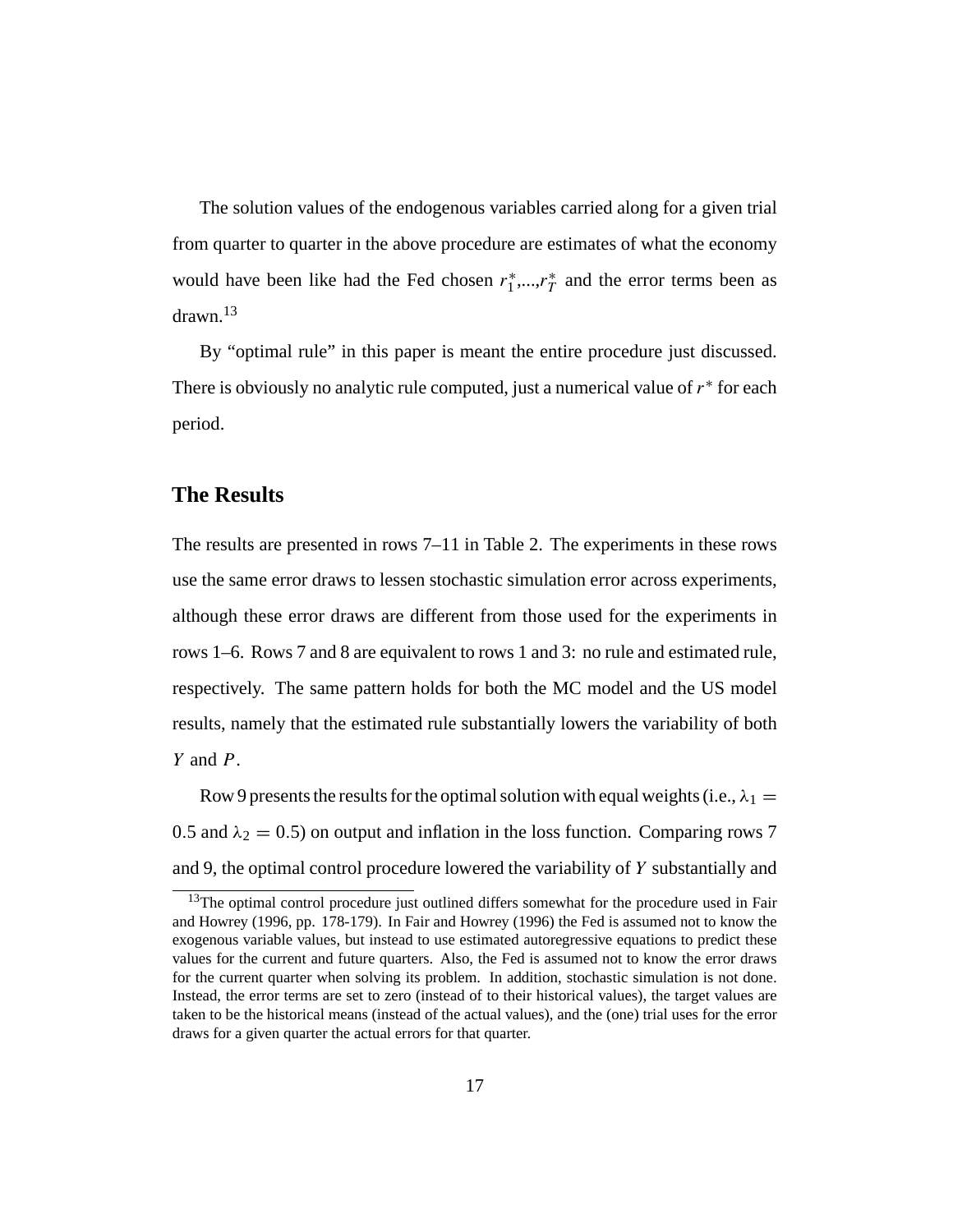had little effect on the variability of  $P$ . This is quite different than the estimated rule (row 8). The estimated rule lowered the variability of both  $Y$  and  $P$ , but the fall in the variability of Y was much less than it was for the optimal control procedure.

For rows 10 and 11 the weight on inflation in the loss function is increased. This, not surprisingly, increases the variability of Y and lowers the variability of P. Row 11, which has a weight of 2.5 on inflation, gives similar results to those in row 8, which uses the estimated rule. In this sense the estimated rule is consistent with the Fed minimizing the loss function (4) with weights  $\lambda_1 = 0.5$  and  $\lambda_2 = 2.5$ .

Again, how do these results compare to those in the literature? A common result in the Taylor (1999) volume is that simple rules perform nearly as well as optimal rules or more complicated rules. See Taylor (1999a, p. 10), Rotemberg and Woodford (1999, p. 109), Rudebusch and Svensson (1999, p. 238), and Levin, Wieland, and Williams (1999, p. 294). The results in rows 8 and 11 are consistent with this theme, where the estimated rule performs nearly as well as the optimal control procedure. The optimal control procedure in this case is one in which the Fed puts a considerably higher weight on inflation than on output in the loss function.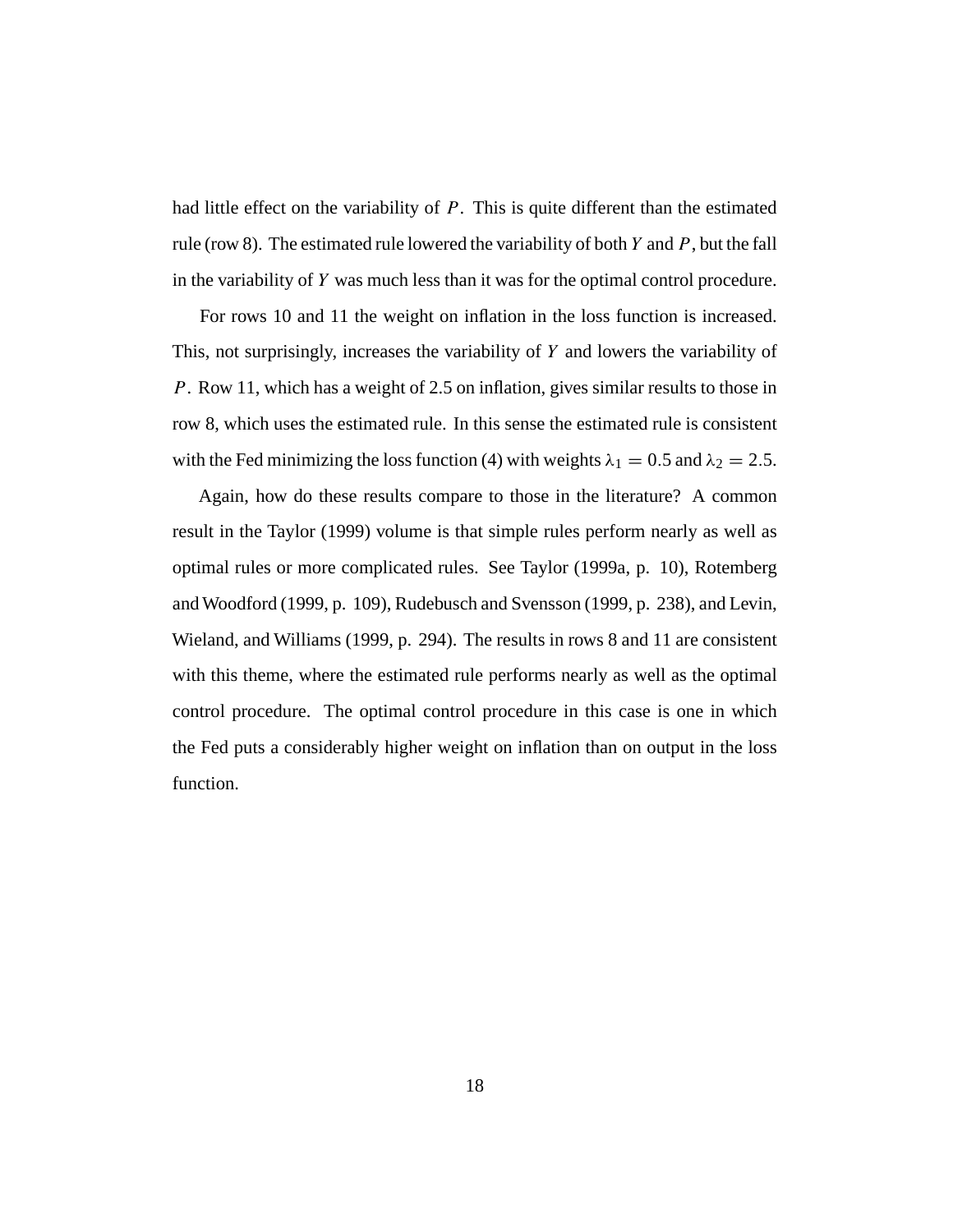### **4 Adding a Tax Rate Rule**

Turning back to the MC model, it is clear in Table 2 that considerable overall variability is left in rows 2–5. In this section a tax rate rule is analyzed to see how much help it can be to monetary policy in stabilizing the economy. The idea is that a particular tax rate or set of rates would be automatically adjusted each quarter as a function of the state of the economy. Congress would vote on the parameters of the tax rate rule as it was voting on the general budget plan, and the tax rate or set of rates would then become an added automatic stabilizer.

Consider, for example, the federal gasoline tax rate. If the short run demand for gasoline is fairly price inelastic, a change in the after-tax price at the pump will have only a small effect on the number of gallons purchased. In this case a change in the gasoline tax rate is like a change in after-tax income. Another possibility would be a national sales tax if such a tax existed. If the sales tax were broad enough, a change in the sales tax rate would also be like a change in after-tax income.

For the results in this paper a constructed federal indirect business tax (IBT) rate based on data from the national income and product accounts is used for the tax rate rule. In practice a specific tax rate or rates, such as the gasoline tax rate, would have to be used, and this would be decided by the political process. The constructed tax rate for quarter t, denoted  $\tau_t$ , is the ratio of overall federal indirect business taxes to total consumption expenditures. In the regular version of the model  $\tau_t$  is taken to be exogenous.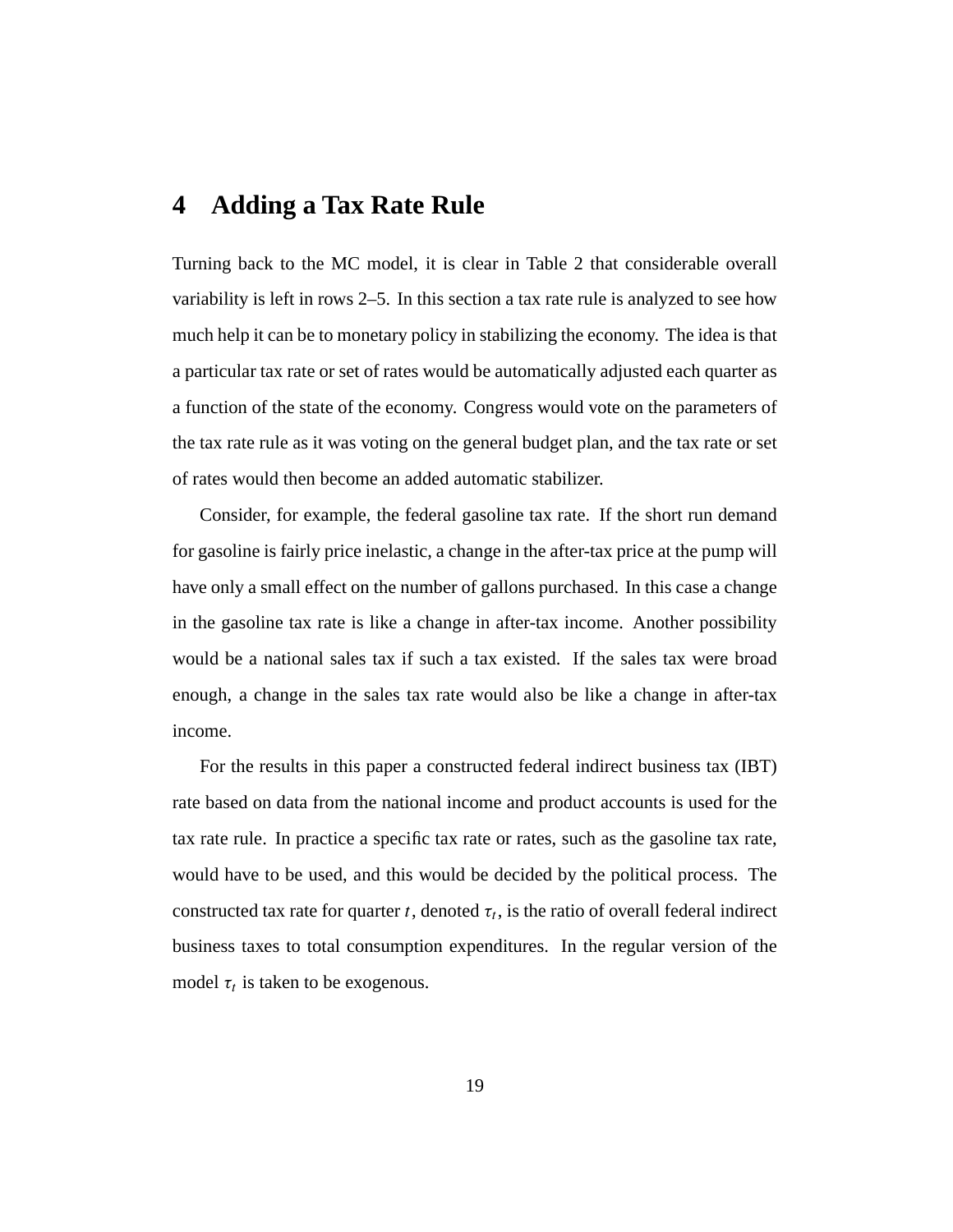The following equation is used for the tax rate rule:

$$
\tau_t = \tau_t^* + 0.125[.5((Y_{t-1} - Y_{t-1}^*)/Y_{t-1}^*) + .5((Y_{t-2} - Y_{t-2}^*)/Y_{t-2}^*)]
$$
  
+0.125 \* [.5( $\dot{P}_{t-1} - \dot{P}_{t-1}^*$ ) + .5( $\dot{P}_{t-2} - \dot{P}_{t-2}^*$ )] (5)

where, as before, Y denotes real GDP and  $\dot{P}$  denotes the percentage change in a private nonfarm price deflator. It is not realistic to have tax rates respond contemporaneously to the economy, and so lags have been used in (5). Lags of both one and two quarters have been used to smooth tax rate changes somewhat. The rule says that the tax rate exceeds its base value as output and the inflation rate exceed their base values. Note that unlike the basic interest rate rule used in this paper, equation (5) is not based on an estimated rule. It would not make sense to try to estimate such a rule since it is clear that the government has never followed a tax rule policy.

Results using this rule along with the estimated interest rate rule are reported in row 6 in Table 2. The use of the rule lowers  $L$  for  $Y$  from 2.31 when only the estimated interest rate rule is used to 2.01 when both rules are used. The respective numbers for  $P$  are 2.40 and 2.28. The tax rate rule is thus of some help in lowering output and price variability, with a little more effect on output variability than on price variability. The variability of  $r$  falls slightly when the tax rate rule is added, since there is less for monetary policy to do when fiscal policy is helping.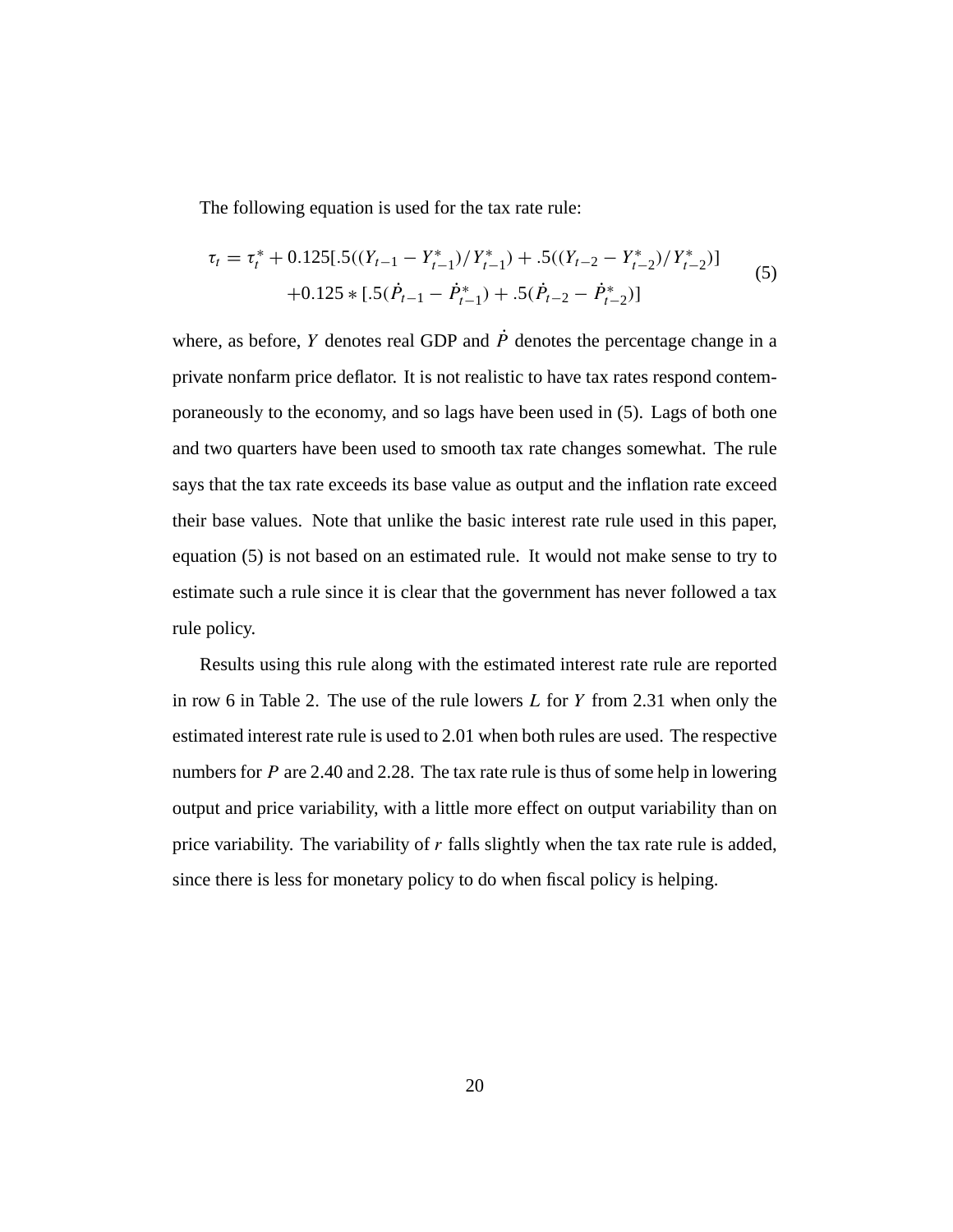### **5 Conclusion**

The main conclusions about monetary policy from the results in Table 2 are the following:

- 1. The estimated rule explaining Fed behavior (in Table 1) substantially reduces output and price variability (row 3 versus row 1).
- 2. Variability is reduced even when the long run coefficient on inflation in the interest rate rule is set to zero (row 2 versus row 1). This is contrary to what would be the case in modern-view models, where such a rule would be destabilizing.
- 3. Increasing the long run coefficient on inflation in the interest rate rule lowers price variability, but it comes at a cost of increased interest rate variability (for example, row 5 versus row 3).
- 4. A tax rate rule is a noticeable help to monetary policy in its stabilization effort (row 6 versus row 3).
- 5. The optimal control procedure with  $\lambda_1 = 0.5$  and  $\lambda_2 = 2.5$ , which means a higher weight on inflation than on output in the loss function, gives results that are similar to the use of the estimated rule (row 11 versus row 8). The fact that the estimated rule does about as well as the optimal control procedure is consistent with many results in the literature, where simple rules tend to do fairly well.
- 6. Even when both the estimated interest rate rule and the tax rate rule are used, the values of  $L$  in Table 2 are not close to zero (row 6). Monetary policy even with the help of a fiscal policy rule does not come close to eliminating the effects of typical historical shocks.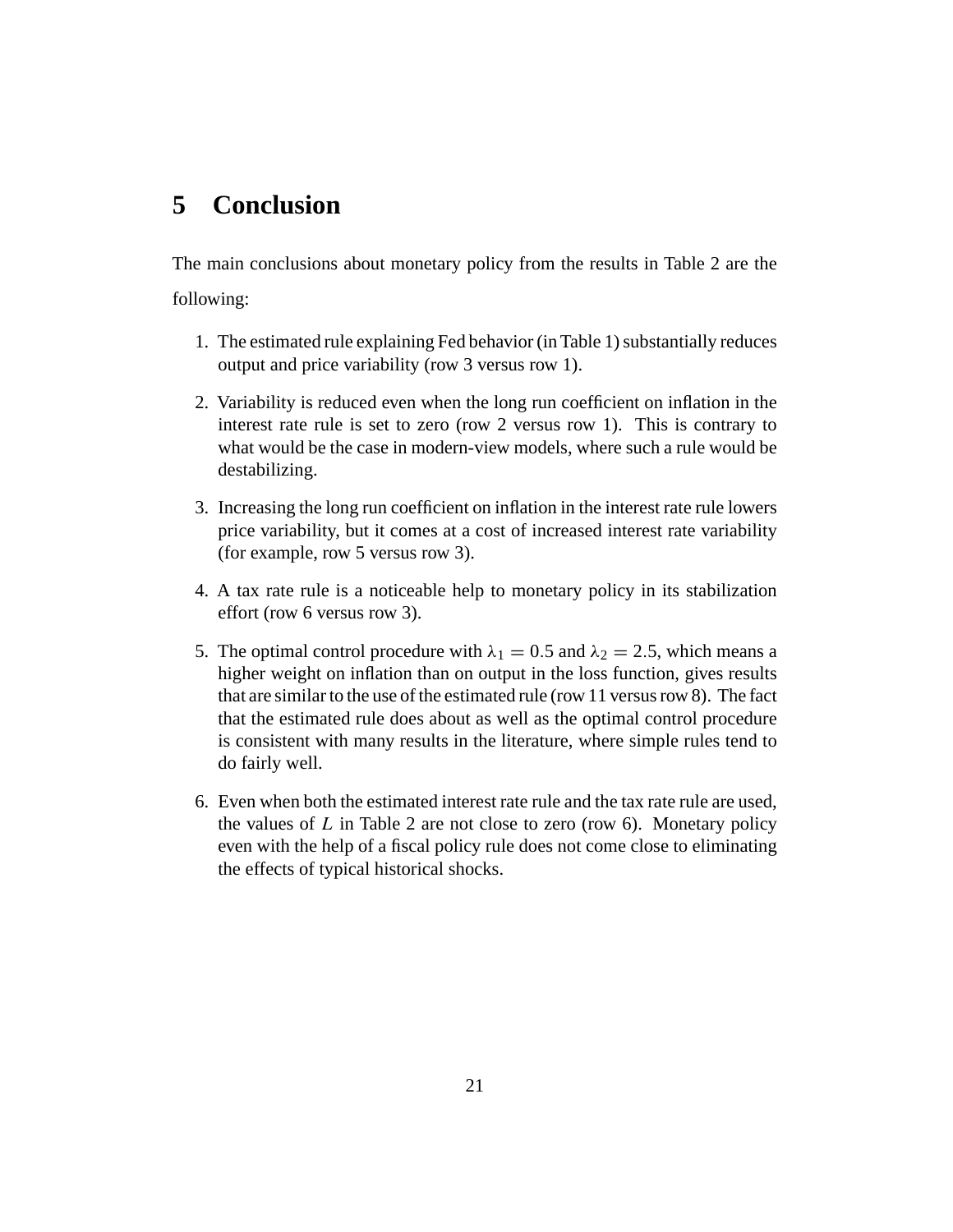### **Appendix**

### **The MC Model**

An updated version of the MC model in Fair (1994) has been used for the present work. This version is presented on the website mentioned in the introductory footnote. There are 38 countries in the MC model for which stochastic equations are estimated.14 There are 31 stochastic equations for the United States and up to 15 each for the other countries. The total number of stochastic equations is 362, and the total number of estimated coefficients is 1649. In addition, there are 1111 estimated trade share equations. The total number of endogenous and exogenous variables, not counting the trade shares, is about 5000. Trade share data were collected for 59 countries, and so the trade share matrix is  $59 \times 59$ .<sup>15</sup>

The estimation periods begin in 1954 for the United States and as soon after 1960 as data permit for the other countries. They end between 1998 and 2002. The estimation technique is two stage least squares except when there are too few observations to make the technique practical, where ordinary least squares is used. The estimation accounts for possible serial correlation of the error terms. The variables used for the first stage regressors for a country are the main predetermined variables in the model for the country. A list of these variables is available from

<sup>&</sup>lt;sup>14</sup>The 38 countries are the United States, Canada, Japan, Austria, France, Germany, Italy, the Netherlands, Switzerland, the United Kingdom, Finland, Australia, South Africa, Korea, Belgium, Denmark, Norway, Sweden, Greece, Ireland, Portugal, Spain, New Zealand, Saudi Arabia, Venezuela, Colombia, Jordan, Syria, India, Malaysia, Pakistan, the Philippines, Thailand, China, Argentina, Chile, Mexico, and Peru.

<sup>&</sup>lt;sup>15</sup>The 21 other countries that fill out the trade share matrix are Brazil, Turkey, Poland, Russia, Ukraine, Egypt, Israel, Kenya, Bangladesh, Hong Kong, Singapore, Vietnam, Nigeria, Algeria, Indonesia, Iran, Iraq, Kuwait, Libya, the United Arab Emirates, and an all other category.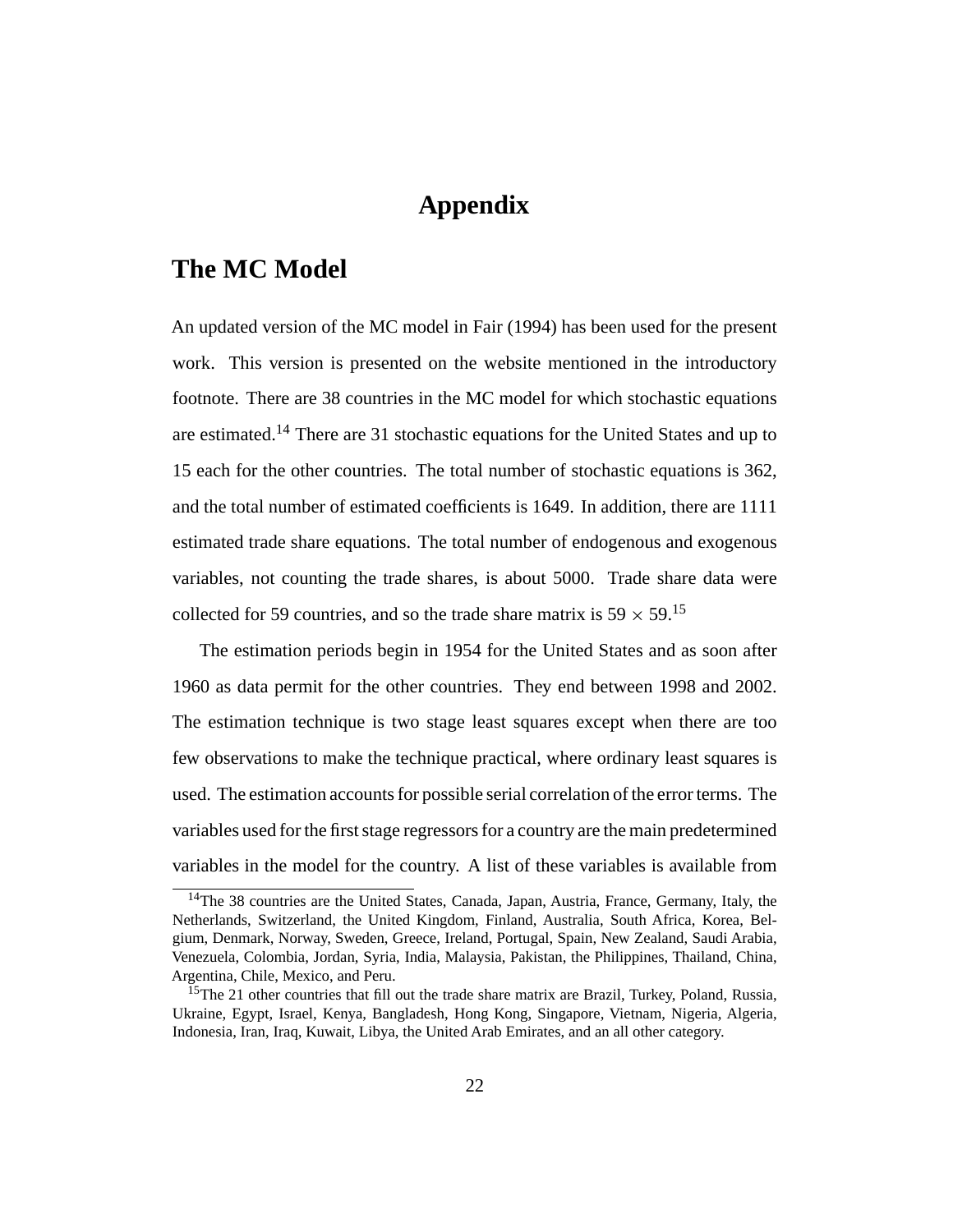the website.16

There is a mixture of quarterly and annual data in the MC model. Quarterly equations are estimated for 14 countries (the first 14 in footnote 19), and annual equations are estimated for the remaining 24. However, all the trade share equations are quarterly. There are quarterly data on all the variables that feed into the trade share equations, namely the exchange rate, the local currency price of exports, and the total value of imports per country. When the model is solved, the predicted annual values of these variables for the annual countries are converted to predicted quarterly values using a simple distribution assumption. The quarterly predicted values from the trade share equations are converted to annual values by summation or averaging when this is needed.

Two properties of the model will be outlined here. The first is the effect of inflation shocks on the economy with the nominal interest rate held constant, and the second is the effect of nominal interest rates on the economy.

#### **Inflation Shock with Nominal Interest Rate Constant**

A positive inflation shock with the nominal interest rate held constant is contractionary in the United States in the MC model. The three main reasons are:

1. The wage rate appears in the price equation and the price level appears in the wage rate equation, and these two equations have the feature that a positive price shock leads to an initial fall in the real wage rate. In other words, wage rates lag prices. Real wage income thus falls because of the fall in the

<sup>&</sup>lt;sup>16</sup>Some of the equations in the model are changed beginning in 1999 to incorporate the EMU. Beginning in 1999, the exchange rate equations of the individual EMU countries are replaced with one exchange rate equation, and the individual interest rate rules are replaced with one rule. These changes are not relevant for this paper because the simulation period ends in 1998.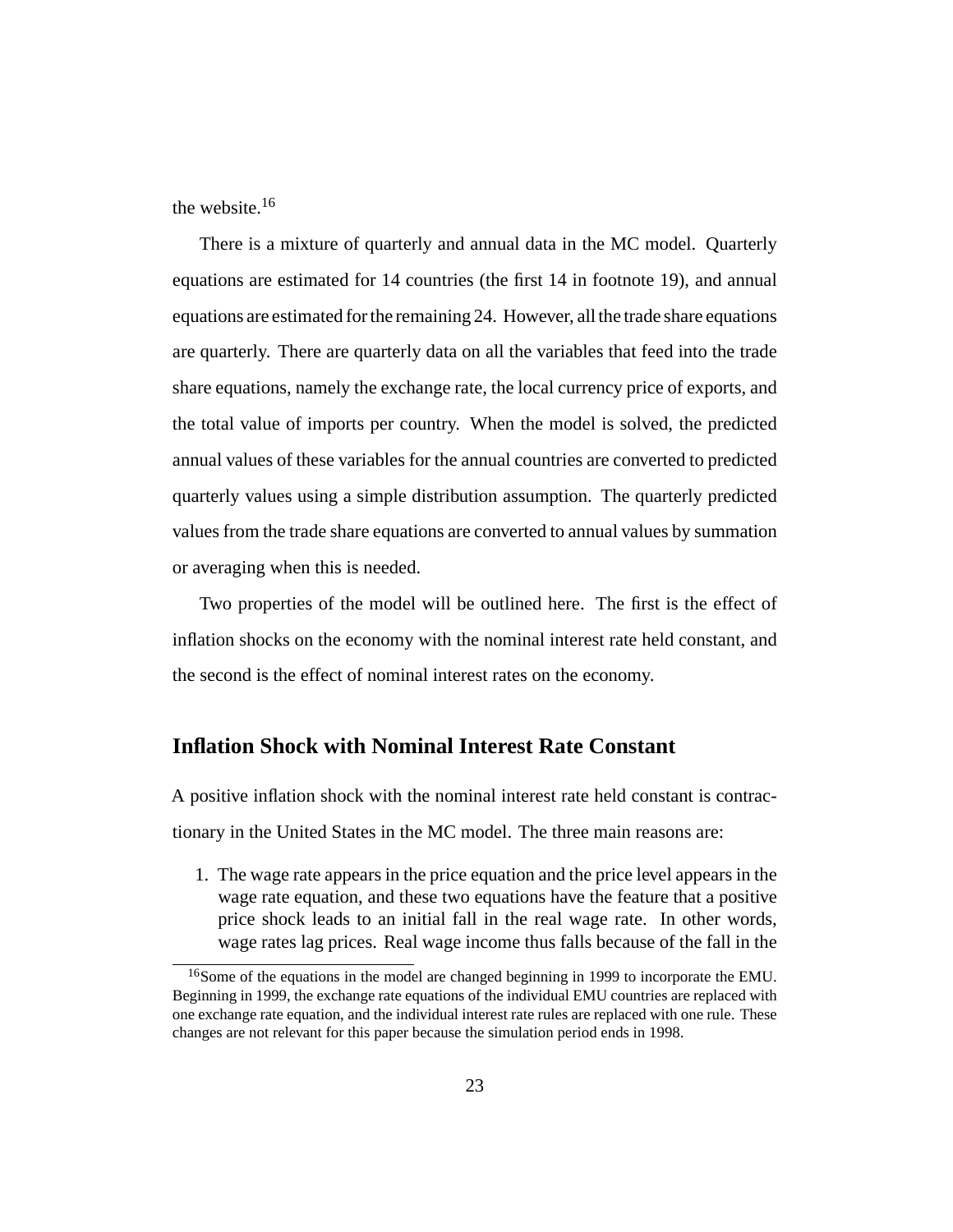real wage rate. This has a negative effect on real household expenditures because real income is an explanatory variable in the household expenditure equations.

- 2. Real wealth is an explanatory variable in the consumer expenditure equations. Much of this wealth is held in the form of corporate stocks. The response of nominal stock prices in the model to an increase in the price level is fairly modest, and it is the case that a positive price shock leads to a fall in real wealth. In other words, nominal wealth lags prices. The fall in real wealth then has a negative effect on real consumer expenditures.
- 3. Empirical results from estimating the household expenditure equations suggest that households respond to nominal interest rates and not real interest rates, and so nominal interest rates are used as explanatory variables in these equations. There is thus no estimated positive household response to lower real interest rates when there is a positive inflation shock with nominal interest rates held constant.

This property of the model is discussed in more detail in Fair (2002). In this paper an experiment was performed in which there was a positive shock to the price equation with the nominal interest rate held constant, and this led to a decrease in real GDP—Fair (2002, Table 3).

#### **Nominal Interest Rate Changes**

The U.S. short term nominal interest rate in the model  $(r)$ , which is the three-month Treasury bill rate, affects the economy in a number of ways:

- 1. Long term interest rates depend on current and lagged values of r.
- 2. An interest rate appears as an explanatory variable in each of the household expenditure equations (three consumption and one housing investment) and the plant and equipment investment equation, all with negative coefficient estimates.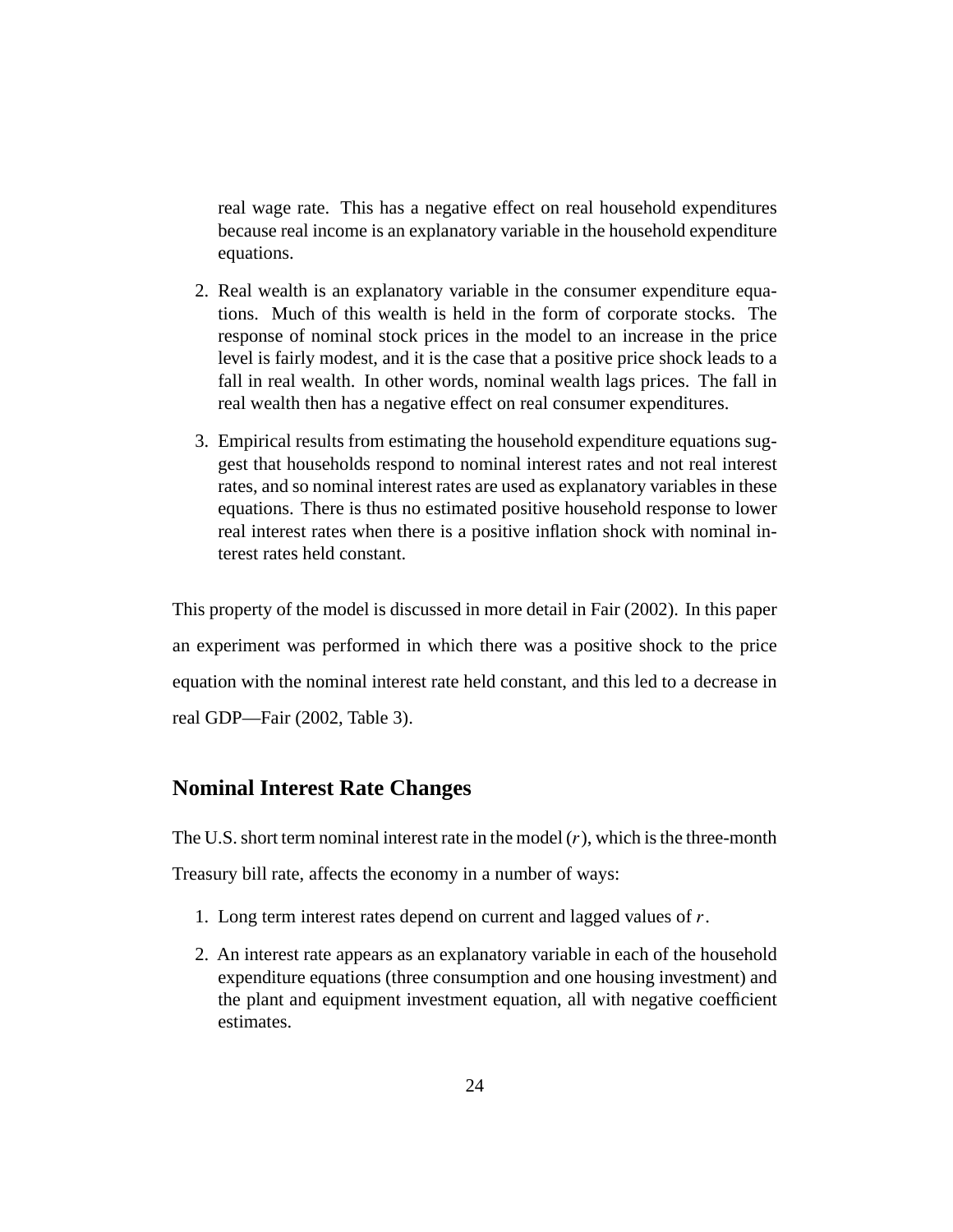- 3. An interest rate has a negative effect on capital gains  $(CG)$  in the CG equation, and changes in CG change household wealth. Household wealth is an explanatory variable in the consumption and housing investment equations with positive coefficient estimates.
- 4. Interest payments of firms and the government—and thus interest income of households—change when interest rates change, and household interest income appears in the household expenditure equations through a disposable income variable, which has a positive effect in these equations.
- 5. A change in  $r$  leads to a change in the value of the dollar vis-a-vis the other major currencies through exchange rate equations—an increase in  $r$  leads to an appreciation of the dollar and a decrease leads to a depreciation. A change in the value of the dollar leads to a change in U.S. import prices, which then results in a change U.S. domestic prices through an import price variable in the domestic price equation. The change in the value of the dollar also leads to a change in the demand for U.S. exports through the trade share equations, and it leads to a change in U.S. import demand through an import price variable in the U.S. import equation.
- 6. r appears as an explanatory variable in some of the other countries' interest rate rules, and so foreign interest rates in part follow U.S. rates.

The net effects of, say, a decrease in r on U.S. output and the price level are positive. Output increases because there is an increase in the demand for U.S. domestically produced goods, and the price level increases because of the increase in demand and the depreciation of the dollar.

### **The US Model**

The optimal control procedure is too costly in terms of computer time to be able to be used for the MC model, and for this work the U.S. subset of the model was used. The "US model" used for the optimal control results is exactly the same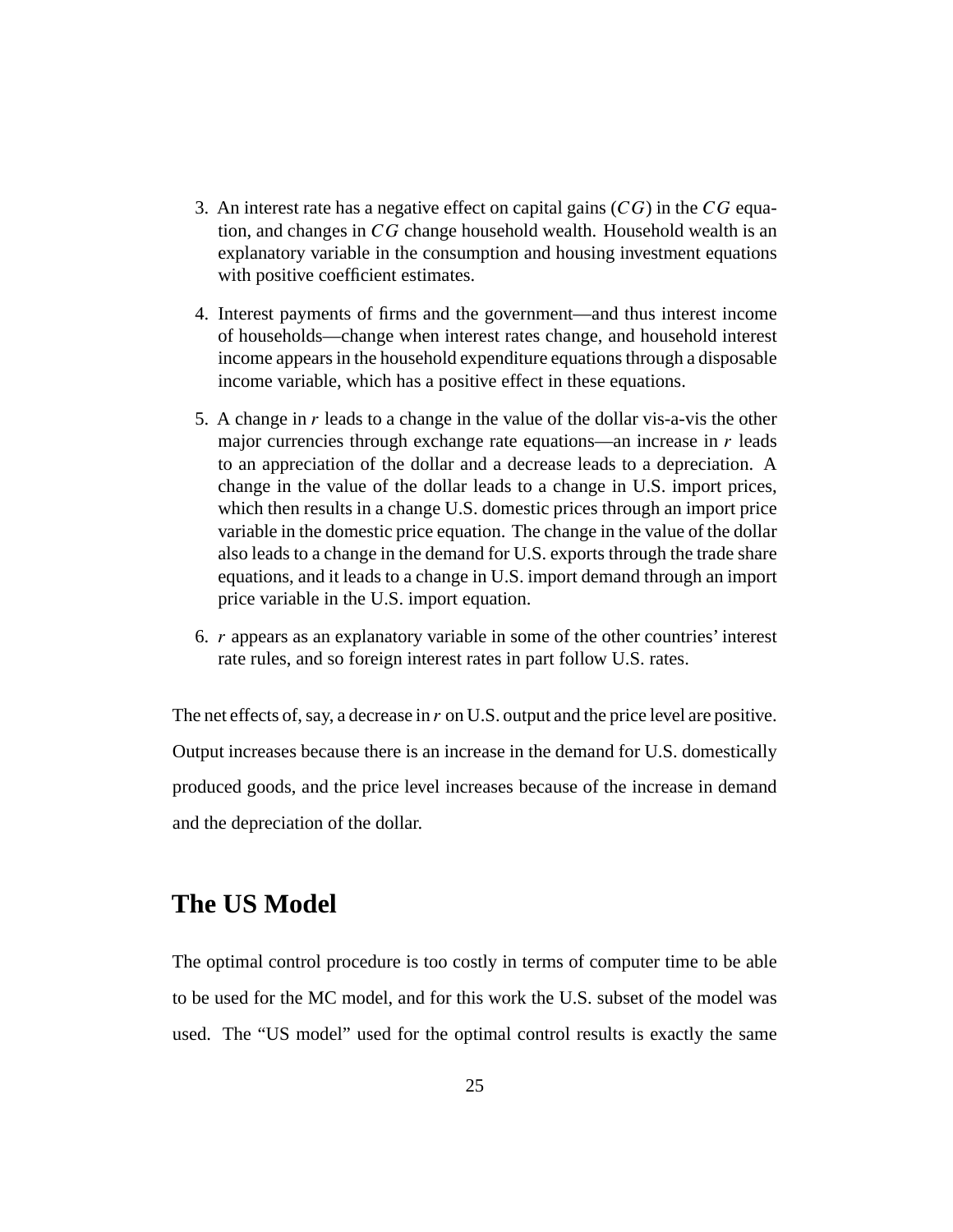as the model for the United States in the MC model except for the treatment of U.S. exports  $(EX)$  and the U.S. price of imports  $(PIM)$ . These two variables change when r changes—primarily because the value of the dollar changes—and the effects of r on  $EX$  and  $PIM$  were approximated in the following way.

First, log  $EX_t - \alpha_1 r_t$  was regressed on a constant, t, log  $EX_{t-1}$ , log  $EX_{t-2}$ , log  $EX_{t-3}$ , and log  $EX_{t-4}$ , and log  $PIM_t - \alpha_2r_t$  was regressed on a constant, t, log  $PIM_{t-1}$ , log  $PIM_{t-2}$ , log  $PIM_{t-3}$ , and log  $PIM_{t-4}$ . Second, these two equations were added to the US model for particular values of  $\alpha_1$  and  $\alpha_2$ , and an experiment was run in which the estimated interest rate rule of the Fed was dropped and  $r$  was decreased by one percentage point. This was done many times for different values of  $\alpha_1$  and  $\alpha_2$ . The final values of  $\alpha_1$  and  $\alpha_2$  chosen were ones whose experimental results most closely matched the results for the same experiment using the complete MC model. The final values chosen were -.0004 and -.0007 respectively. Third, the experiment in the third row of Table 2 was run for the US model with the  $EX$  and  $PIM$  equations added and with the estimated errors from these equations being used in the drawing of the errors. When an error for the EX equation was drawn, it was multiplied by  $\beta_1$ , and when an error for the PIM equation was drawn, it was multiplied by  $\beta_2$ . The experiment was run many times for different values of  $\beta_1$  and  $\beta_2$ , and the final values chosen were ones that led to results similar to those in the third row of Table 2. The values were  $\beta_1 = .4$ and  $\beta_2 = .75$ . The results using these values are in row 8 of Table 2. The chosen values of  $\alpha_1$ ,  $\alpha_2$ ,  $\beta_1$ , and  $\beta_2$  were then used for the experiments in rows 7–11.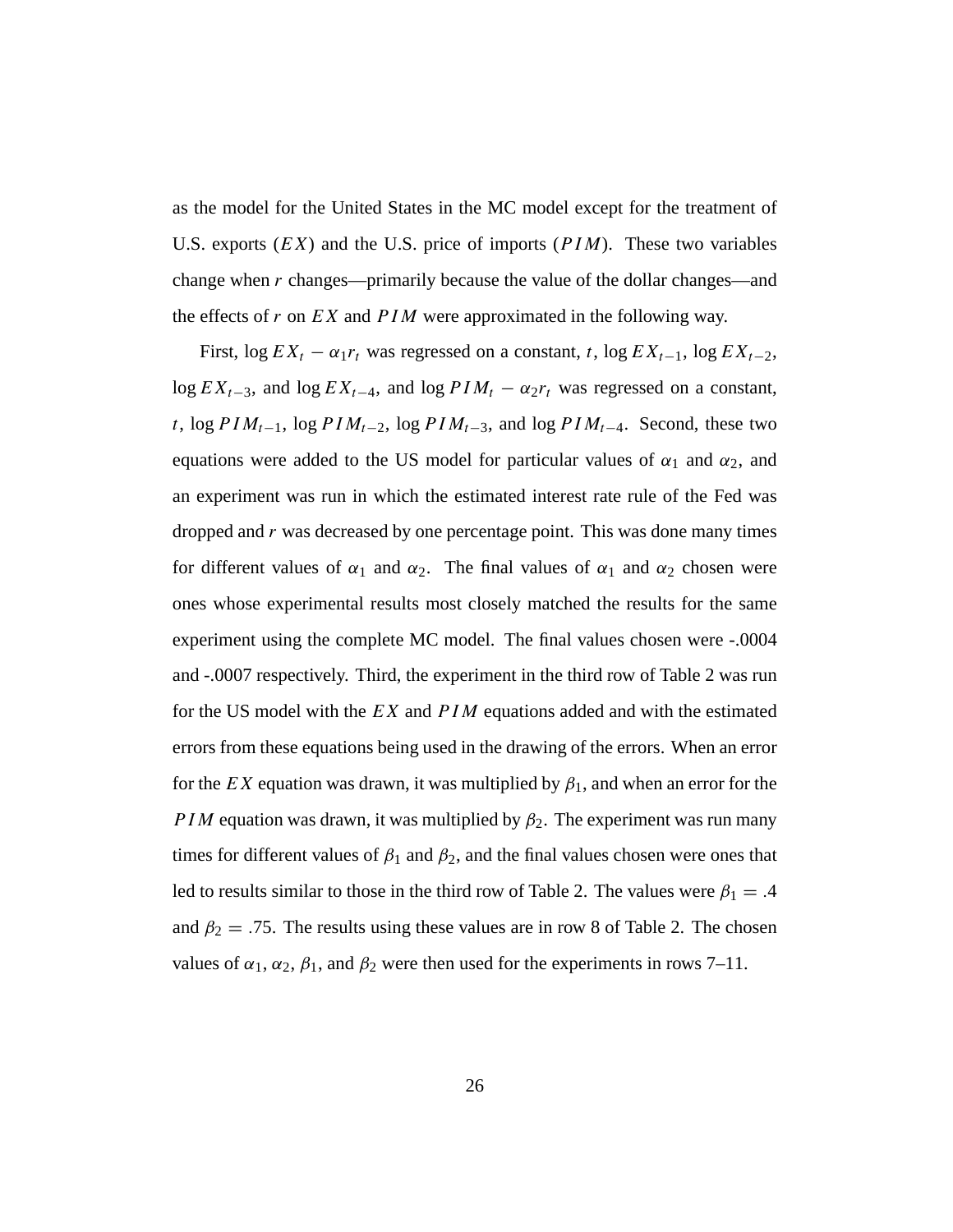### **References**

- [1] Chow, G. C., 1981, *Econometric Analysis by Control Methods*, New York: John Wiley & Sons.
- [2] Christian, James W., 1968, "A Further Analysis of the Objectives of American Monetary Policy," *Journal of Finance*, 23, 465-477.
- [3] Clarida, Richard, Jordi Galí, and Mark Gertler, 1999, "The Science of Monetary Policy: A New Keynesian Perspective," *The Journal of Economic Literature*, 37, 1661-1707.
- [4] , 2000, "Monetary Policy Rules and Macroeconomic Stability: Evidence and Some Theory," *The Quarterly Journal of Economics*, 115, 147-180.
- [5] Dewald, William G., and Harry G. Johnson, 1963, "An Objective Analysis of the Objectives of American Monetary Policy, 1952-61," in *Banking and Monetary Studies*, Deane Carson, ed., Homewood, Illinois: Richard D. Irwin, 171-189.
- [6] Fair, R. C., 1974, "On the Solution of Optimal Control Problems as Maximization Problems, *Annals of Economic and Social Measurement*, 3, 135- 154.
- [7] 1978, "The Sensitivity of Fiscal Policy Effects to Assumptions about the Behavior of the Federal Reserve," *Econometrica*, 46, 1165-1179.
- [8] , 1994, *Testing Macroeconometric Models*, Cambridge, MA: Harvard University Press.
- [9] , 2001, "Actual Federal Reserve Policy Behavior and Interest Rate Rules," *FRBNY Economic Policy Review*, 7, 61-72.
- [10] \_\_\_\_\_\_\_, 2002 "On Modeling the Effects of Inflation Shocks," *Contributions to Macroeconomics*: Vol. 2: No. 1, Article 3. http://www.bepress.com/bejm/contributions/vol2/iss1/art3
- [11] \_\_\_\_\_\_\_\_, and E. Philip Howrey, 1996, "Evaluating Alternative Monetary Policy Rules," *Journal of Monetary Economics*, 38, 173-193.